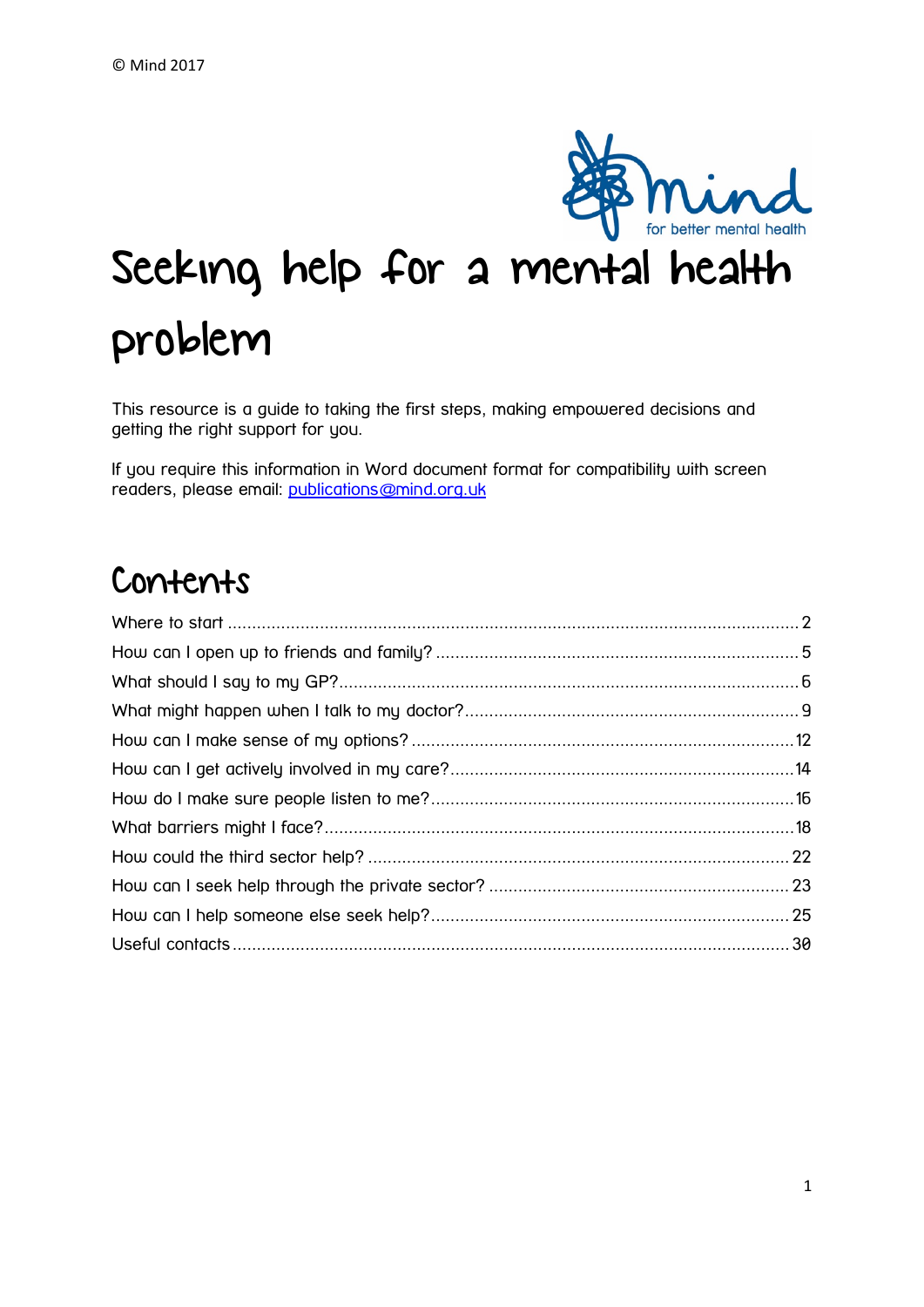## <span id="page-1-0"></span>Where to start

Iff you're in crisis and need yraent help, visit our webpage on [getting help in a crisis](https://www.mind.org.uk/information-support/guides-to-support-and-services/crisis-services/help-in-a-crisis/) for more information on emergency support options, including the following:

- If you don't feel you can keep yourself safe right now, seek immediate help:
	- o Go to any Accident & Emergency (A&E) department.
	- o Call 999 and ask for an ambulance to take you to A&E.
	- o Ask someone else to call 999 for you or take you to A&E.
- If you need urgent support but don't want to go to A&E, you could:
	- $\circ$  call Samaritans on freephone 116 123 theu're always open and are there to listen
	- o contact your GP surgery and ask for an emergency appointment
	- o contact NHS 111 (England) or NHS Direct 0845 46 47 (Wales)
	- o contact your local crisis team (CRHT), if you're under their care.

Iff you want to help someone else, you can visit our webpage on how to help someone [else seek help,](https://www.mind.org.uk/information-support/guides-to-support-and-services/seeking-help-for-a-mental-health-problem/helping-someone-else-seek-help/) including how to help someone else in an emergency.

### When should I seek help?

Seeking help is often the first step towards getting and staying well, but it can be hard to know how to start or where to turn to. It's common to feel unsure, and to wonder whether you should try to handle things on your own. But it's always ok to ask for help – even if you're not sure you are experiencing a specific mental [health problem.](https://www.mind.org.uk/information-support/types-of-mental-health-problems/)

You might want to seek help if you're:

- worrying more than usual
- finding it hard to enjoy your life
- having thoughts and feelings that are difficult to cope with, which have an impact on your day-to-day life
- interested to find more support or treatment.

### Who can I turn to?

There are lots of options for support out there, although you might find some are more suitable for you, or more easily available. There's no wrong order to try things in  $$ different things work for different people at different times.

#### Your doctor (GP)

For many of us, our local GP practice is the first place we go when we're unwell (known as primary care). Your doctor is there to help you with your mental health as well as your physical health.

Theu could: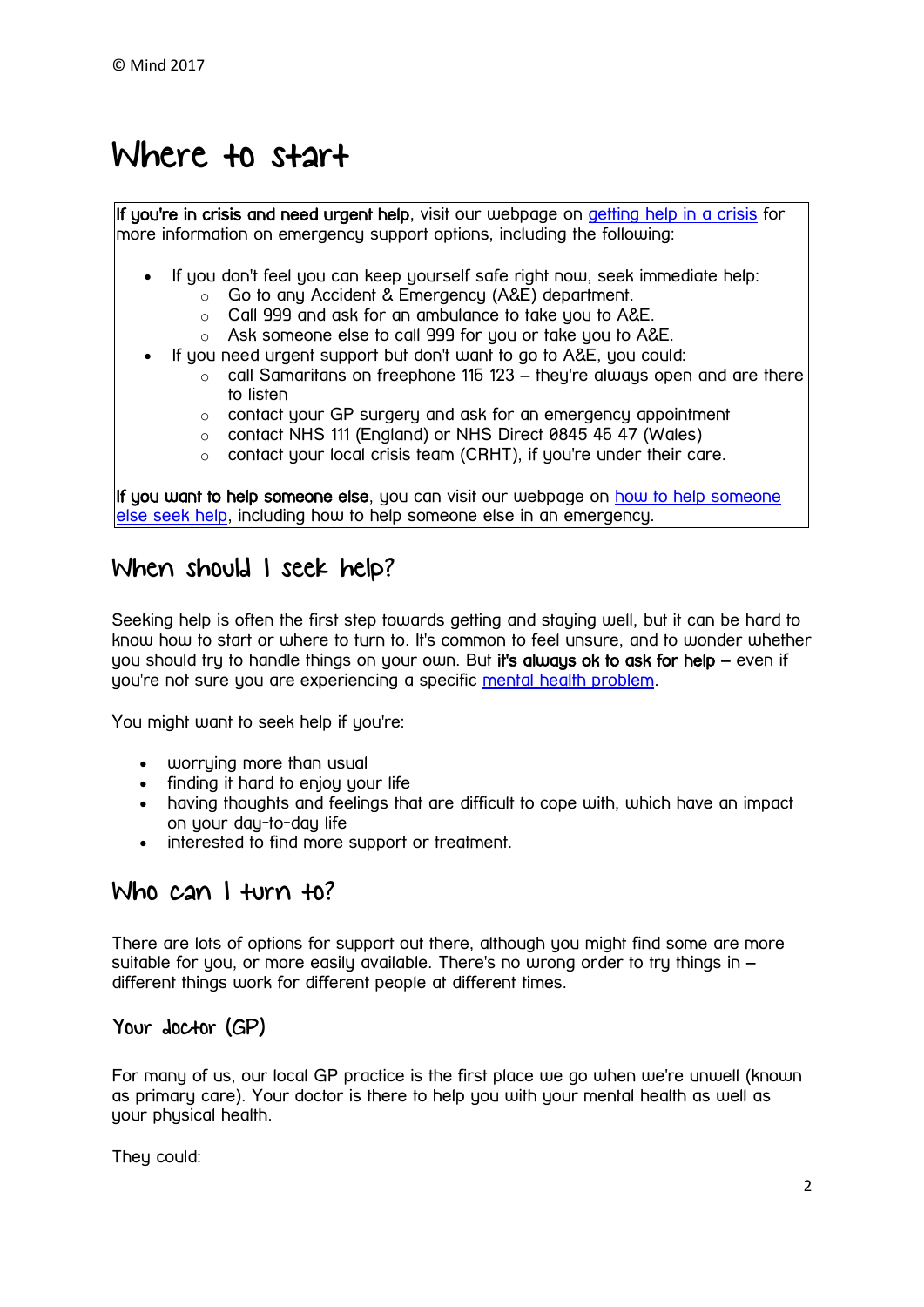- make a diagnosis
- offer you support and treatments (such as [talking therapies](https://www.mind.org.uk/information-support/drugs-and-treatments/talking-therapy-and-counselling/) and [medication\)](https://www.mind.org.uk/information-support/drugs-and-treatments/medication/)
- refer you to a mental health specialist, such as a psychiatrist
- recommend local support options.

To find out more see our pages on:

- [talking to your GP](https://www.mind.org.uk/information-support/guides-to-support-and-services/seeking-help-for-a-mental-health-problem/talking-to-your-gp/)
- [what might happen at the appointment](https://www.mind.org.uk/information-support/guides-to-support-and-services/seeking-help-for-a-mental-health-problem/what-might-happen-at-a-gp-appointment/)
- [making sense of your options](https://www.mind.org.uk/information-support/guides-to-support-and-services/seeking-help-for-a-mental-health-problem/making-sense-of-your-options/)
- **[being actively involved](https://www.mind.org.uk/information-support/guides-to-support-and-services/seeking-help-for-a-mental-health-problem/being-actively-involved/)**
- [making yourself heard](https://www.mind.org.uk/information-support/guides-to-support-and-services/seeking-help-for-a-mental-health-problem/making-yourself-heard/)

"The first time I went to my GP about my depression, I was completely terrified. I had suffered in silence for 6 months, and was so ashamed that I couldn't 'fix' it myself."

#### A trained therapist

Trained therapists and counsellors provide a range of different therapies through the NHS, for which your doctor could refer you (known as secondary care). In some cases you might be able to contact them directly.

To find out more see our page on:

• [finding a therapist](https://www.mind.org.uk/information-support/drugs-and-treatments/talking-therapy-and-counselling/how-to-find-a-therapist/) 

#### Charity and third sector organisations

There are many national and local charities which offer various support services, such as:

- [helplines and listening services](https://www.mind.org.uk/information-support/guides-to-support-and-services/crisis-services/helplines-listening-services/)
- information and signposting
- other services such as peer support, talking therapies, advocacy, crisis care, employment and housing support.

To find out more see our page on:

• [third sector services](https://www.mind.org.uk/information-support/guides-to-support-and-services/seeking-help-for-a-mental-health-problem/third-sector-services/)

#### Student services

Higher education institutions usually have a student wellbeing centre where enrolled students can go for support.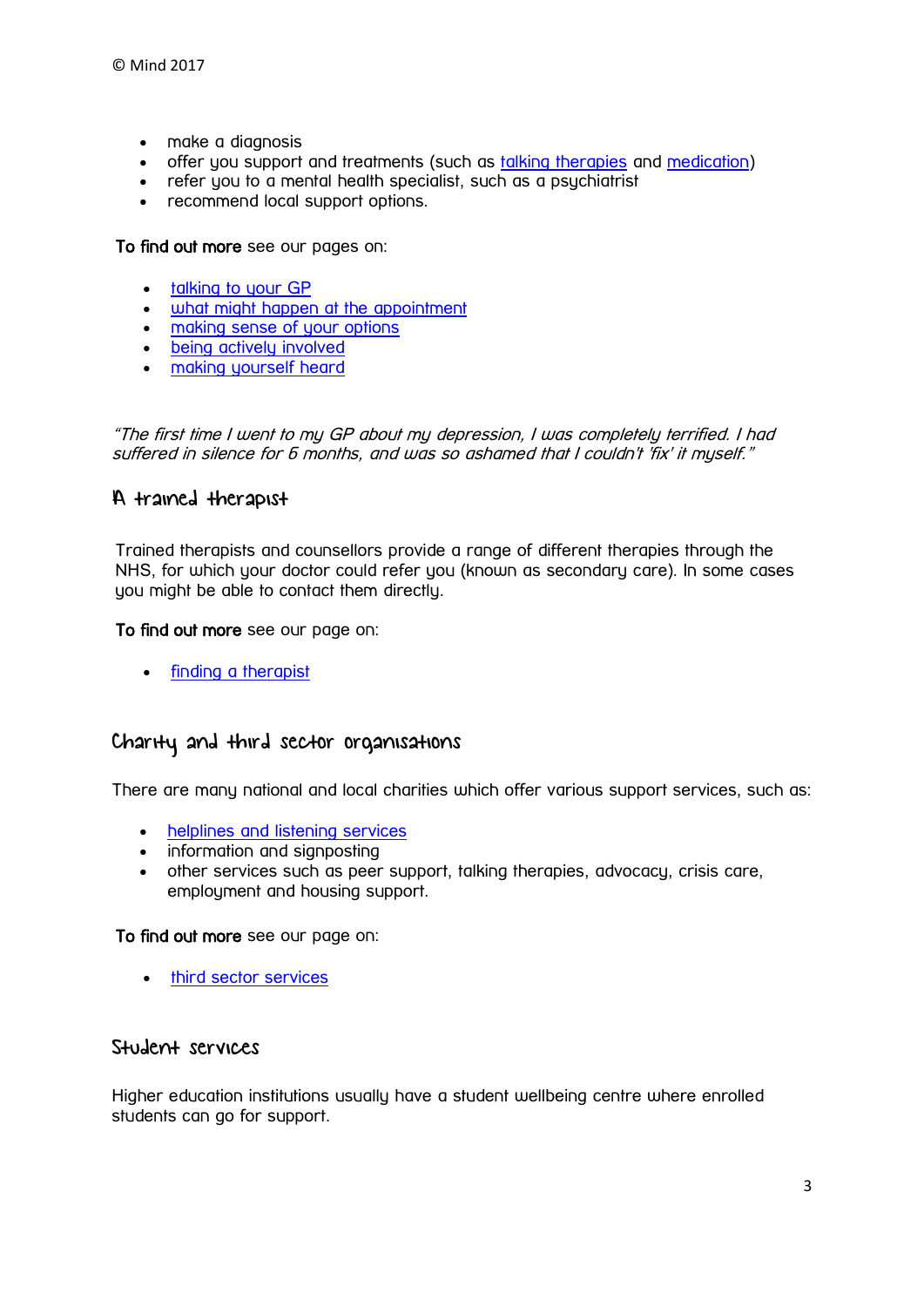#### To find out more see our pages on:

• [student mental health](https://www.mind.org.uk/information-support/tips-for-everyday-living/student-life/)

#### Workplace support

Some workplaces offer free access to support services such as talking therapies. This is called an Employee Assistance Programme.

#### To find out more see our pages on:

• [workplace mental health](https://www.mind.org.uk/information-support/tips-for-everyday-living/workplace-mental-health/)

#### Friends, family, carers and neighbours

Sometimes it can help to talk to someone you trust about how you are feeling. They could:

- help you to find information
- discuss your options with you
- come with you to appointments
- help out with everyday tasks
- give encouragement and support.

#### To find out more see our page on:

• [talking to friends and family](https://www.mind.org.uk/information-support/guides-to-support-and-services/seeking-help-for-a-mental-health-problem/talking-to-friends-family/)

#### Peer support

Peer support brings together people with similar experiences. Your peers can:

- support you and listen to how you're feeling
- offer empathy and understanding
- share experiences, information, suggestions for self-care and support options.

#### To find out more see our pages on:

• [peer support](https://www.mind.org.uk/information-support/drugs-and-treatments/peer-support/)

#### Community support services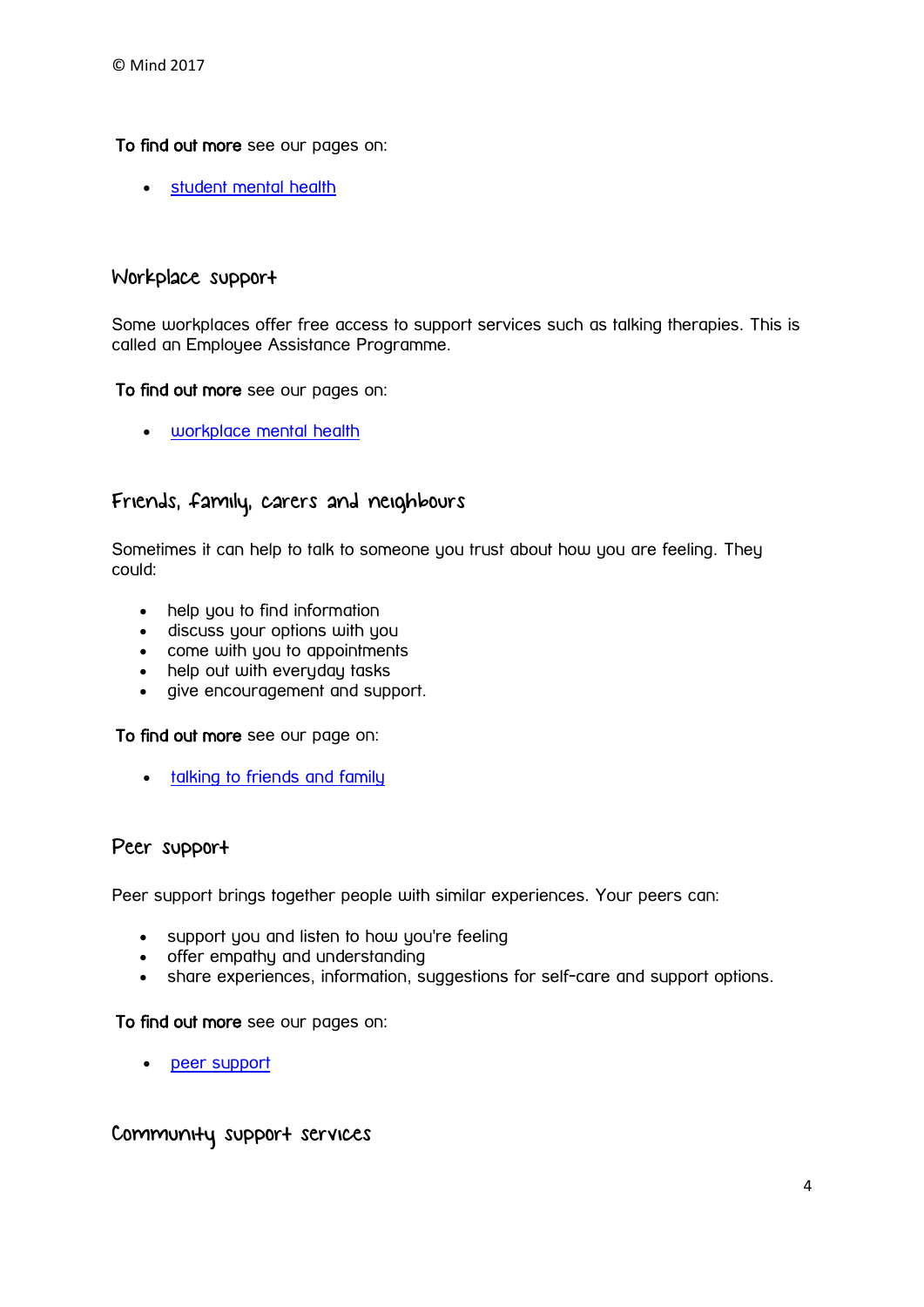If your mental health problems are severe or longer lasting, your doctor can put you in touch with specialist mental health services.

These might include community mental health teams (CMHTs), social care services, residential care services, and crisis resolution and home treatment teams (CRHTs or 'crisis teams').

To find out more see our pages on:

- [support services](https://www.mind.org.uk/information-support/types-of-mental-health-problems/mental-health-problems-introduction/support-services/)
- [community and social care rights](https://www.mind.org.uk/information-support/legal-rights/health-and-social-care-rights/)
- crisis [and home resolution teams \(CHRTs\)](https://www.mind.org.uk/information-support/guides-to-support-and-services/crisis-services/crisis-teams-crhts/)

Seeking help isn't always easy, especially when you're not feeling well. It can take time and may not be straightforward. But it's important to remember that you're not alone, and that you deserve support. If you're finding it difficult to access these services, or you've already tried these options and aren't sure where to turn next, see our page on [facing](https://www.mind.org.uk/information-support/guides-to-support-and-services/seeking-help-for-a-mental-health-problem/facing-overcoming-barriers/)  [and overcoming barriers.](https://www.mind.org.uk/information-support/guides-to-support-and-services/seeking-help-for-a-mental-health-problem/facing-overcoming-barriers/)

And remember that a lot of what you do to look after yourself will be during your day-today life – not just healthcare appointments – so it's always worth thinking about what helps you feel better in general. (See our pages on [self-care](https://www.mind.org.uk/information-support/types-of-mental-health-problems/mental-health-problems-introduction/self-care/) and improving and [maintaining your wellbeing](https://www.mind.org.uk/information-support/tips-for-everyday-living/wellbeing/) for ideas.)

## <span id="page-4-0"></span>How can I open up to friends and family?

It can sometimes be really difficult to talk about your feelings with friends or family. It's common to feel worried about upsetting people you care about, and feel nervous about what people will think, or how it might affect your relationships.

You may feel more comfortable opening up to friends or family than professionals, or you may find it easier to approach a professional (such as your doctor) first. There's no right or wrong way round. But the people closest to us can often be a valuable source of support.

Whenever you feel ready, these tips might help you start the conversation:

- Find a method of communication that feels right for you. This might be a face-toface conversation, or you might find it easier to talk on the phone or write down how you feel in a letter.
- Find a suitable time and place. There may not be a 'good' time, but it can help if you're somewhere quiet and comfortable, and are unlikely to be disturbed for a uthile.
- Practice what you want to say. You could do this in your head or make some notes. Phrases such as "I've not been feeling like myself lately" or "I'm finding it hard to cope at the moment" might provide a starting point.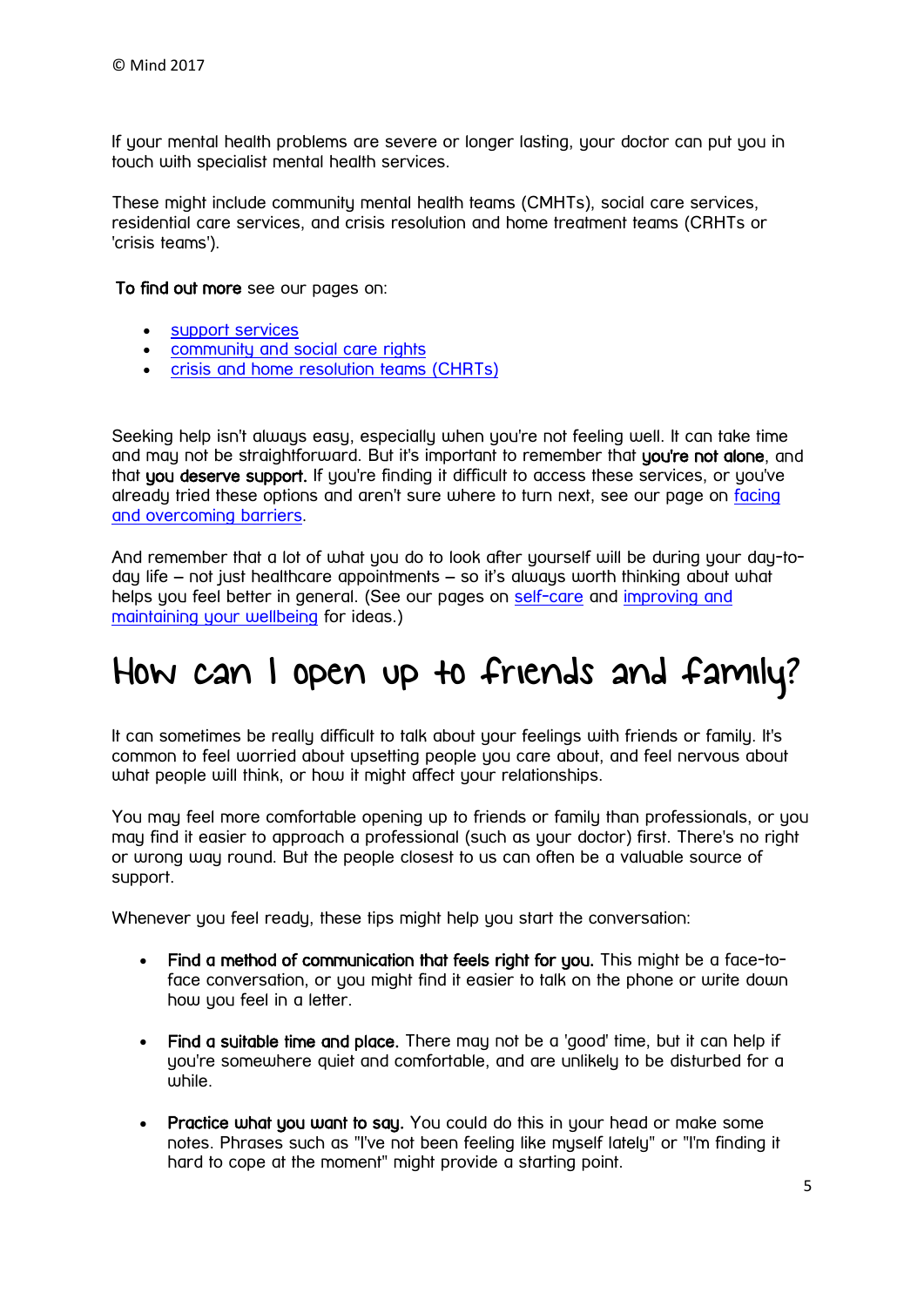- Offer them relevant information and examples. If you've found a useful description in a book or online, or seen someone on television or in a film saying something that feels right to you, you could use this to help explain what you're experiencing.
- Be honest and open. It can sometimes feel uncomfortable sharing something so personal, but explaining how your feelings are affecting your life may help others to understand.
- Suggest things they could do to help. This might just be listening and offering emotional support – or there may be practical help you need (see examples in our page on [helping someone else seek help\)](https://www.mind.org.uk/information-support/guides-to-support-and-services/seeking-help-for-a-mental-health-problem/helping-someone-else-seek-help/).
- Don't expect too much from one conversation. Understanding mental health problems can take time, and some people may be shocked or react badly at first. It's important to give them some time to process what you've told them. But if possible, plan to come back to the conversation with them again, to give you more opportunities to explain what you're going through.

For more information about talking to your friends about your mental health, visit the [Mental Health Foundation website.](https://www.mentalhealth.org.uk/a-to-z/f/friendship-and-mental-health)

The Time to Change website also has some [videos of people sharing their experiences](https://www.time-to-change.org.uk/talk-about-mental-health/telling-someone-about-your-mental-health-problem)  [about opening up.](https://www.time-to-change.org.uk/talk-about-mental-health/telling-someone-about-your-mental-health-problem)

## <span id="page-5-0"></span>What should I say to my GP?

We believe that everyone deserves the right mental health support from their GP practice. To find out more about Mind's work in this area, see our [Find the Words](https://www.mind.org.uk/news-campaigns/campaigns/you-and-your-gp/)  [campaign.](https://www.mind.org.uk/news-campaigns/campaigns/you-and-your-gp/)

It's not always easy to start a conversation about your personal feelings with your GP – someone you may hardly know. And it can be especially hard when you're not feeling well. But it's usually the first step towards working out what kind of treatment and support might help you.

Here are some things to consider:

- Be honest and open.
- Focus on how you feel, rather than what diagnosis you might meet.
- Tru to explain how you've been feeling over the past few months or weeks, and anything that has changed.
- Use words and descriptions that feel natural to you you don't have to say specific things to get help.
- Try not to worry that your problem is too small or unimportant everyone deserves help and your doctor is there to support you.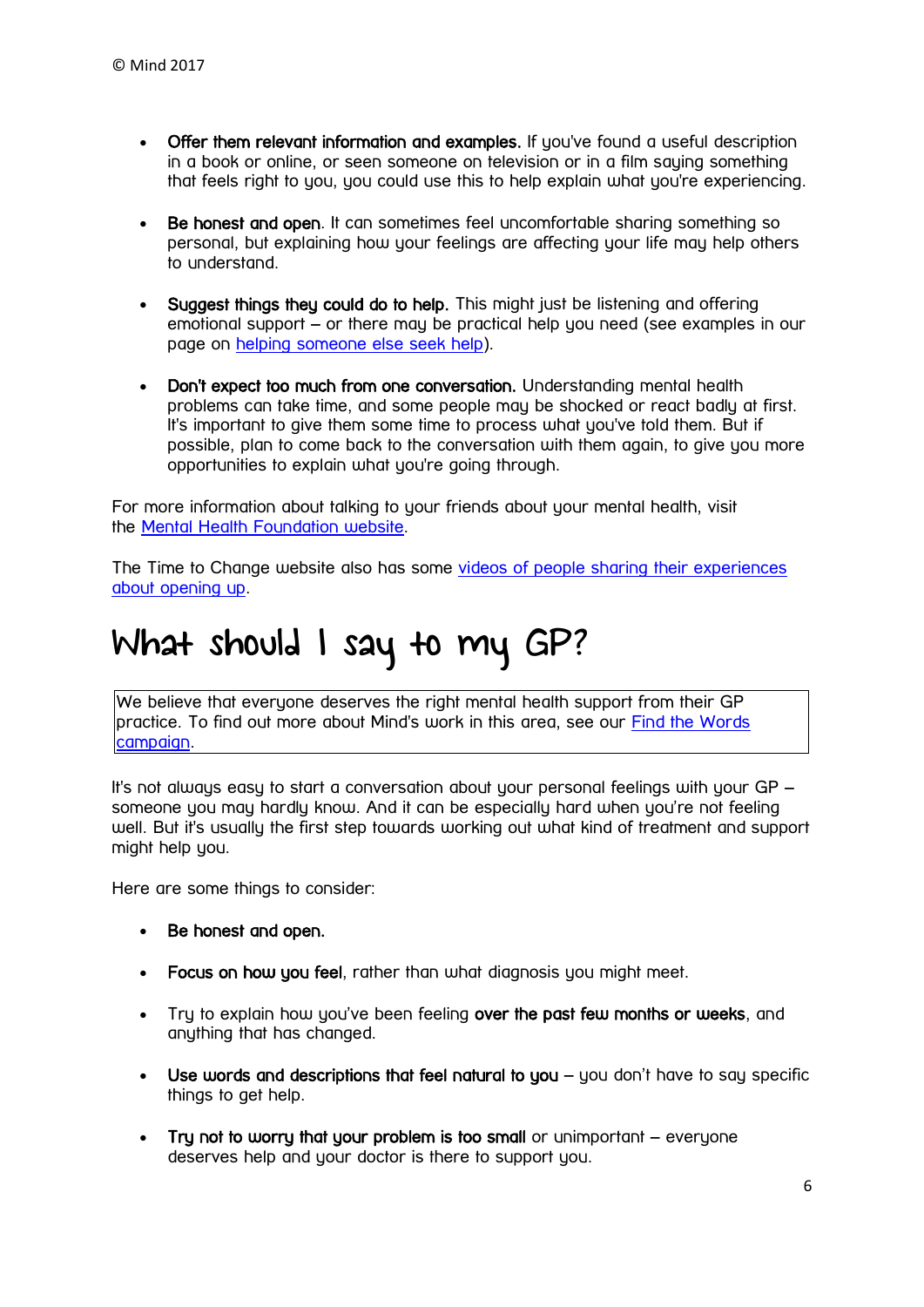"Being as open and honest as possible, even though extremely difficult, is what has assisted me."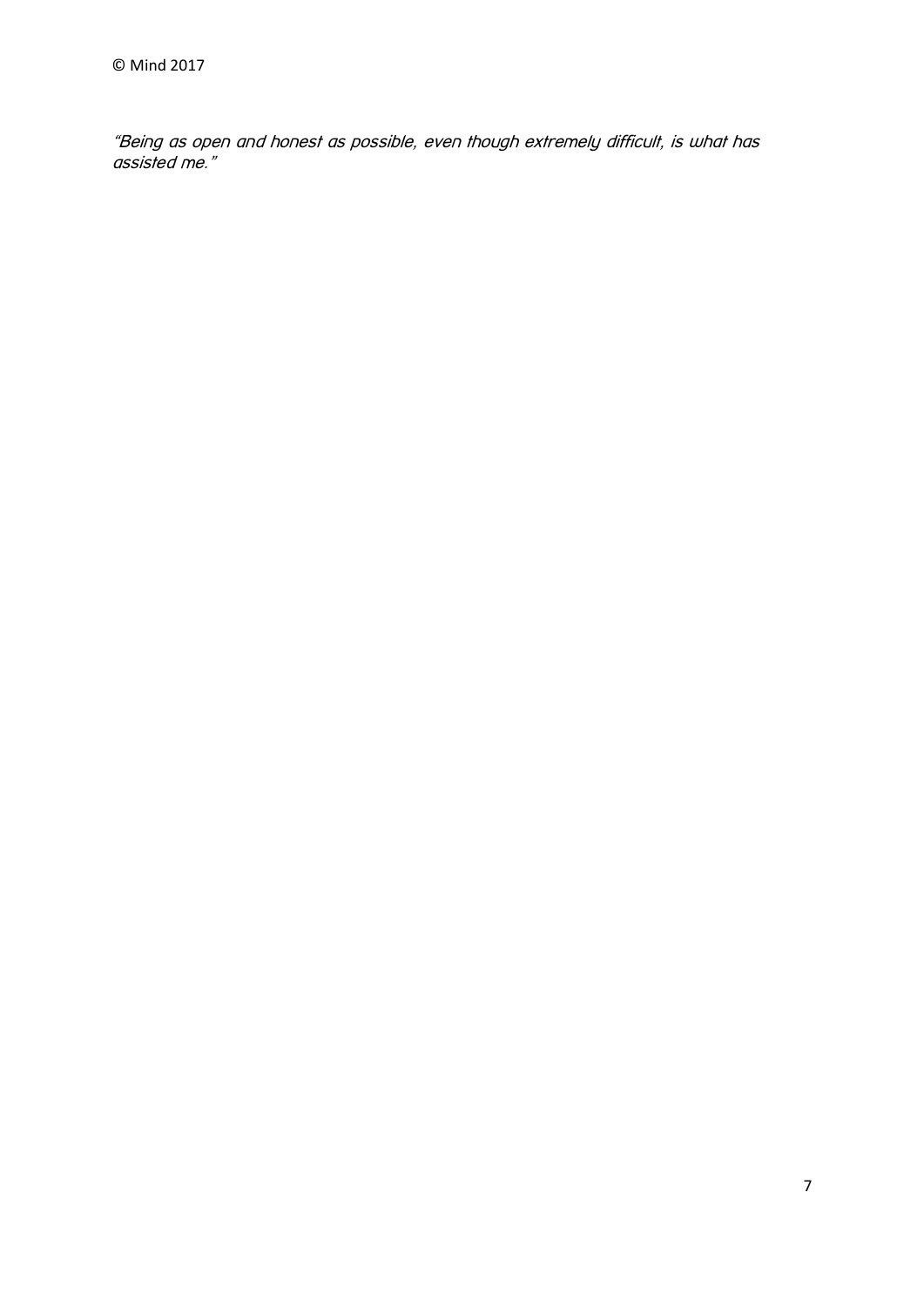## How can I prepare for an appointment?

GP appointments are usually very short, and if you're feeling nervous you might forget to say things you think are important. Being prepared can help you get the most out of your appointment. Here are some suggestions:

- Write down what you want to say in advance, and take your notes in with you.
- Give yourself enough time to get to your appointment, so that you don't feel rushed or stressed.
- If you're feeling nervous, let your doctor know.
- Think about taking someone with you to support you, like a close friend or family member.
- If you've talked to your family or friends about how you feel, practise what you might say to your GP with them.
- Highlight or print out any information you've found that helps you explain how you're feeling.
- Think about the outcome that you want from your appointment (such as access to therapy).
- If you have a few things to talk about, you can ask for a longer appointment (you'll need to do this when you're booking it in).

You can download our leaflet to help you talk to your GP from our [Find the Words](https://www.mind.org.uk/news-campaigns/campaigns/you-and-your-gp/for-gp-patients/) page.

## How do I find and register with a GP?

Everyone in England and Wales has the right to register with a GP and use their services. You don't need to provide a fixed address or show ID. If you live in England you can use the [NHS online 'service search' tool](http://www.nhs.uk/Service-Search/) for finding GP surgeries near you. If you live in Wales, you can find your nearest surgery by visiting the [NHS Direct website.](http://www.nhsdirect.wales.nhs.uk/LocalServices/Default.aspx?s=GPSurgeries) When registering with a GP surgery, you might like to think about:

- how close it is to your home or work
- if its opening times are convenient for you
- whether the doctors have any specialist training in mental health
- looking for patient reviews on the surgery's website.

NHS Choices has a [detailed guide on registering with a GP,](http://www.nhs.uk/NHSEngland/AboutNHSservices/doctors/Pages/NHSGPs.aspx) including information on how to reaister if you are:

- homeless or away from home
- visiting or living in the UK temporarily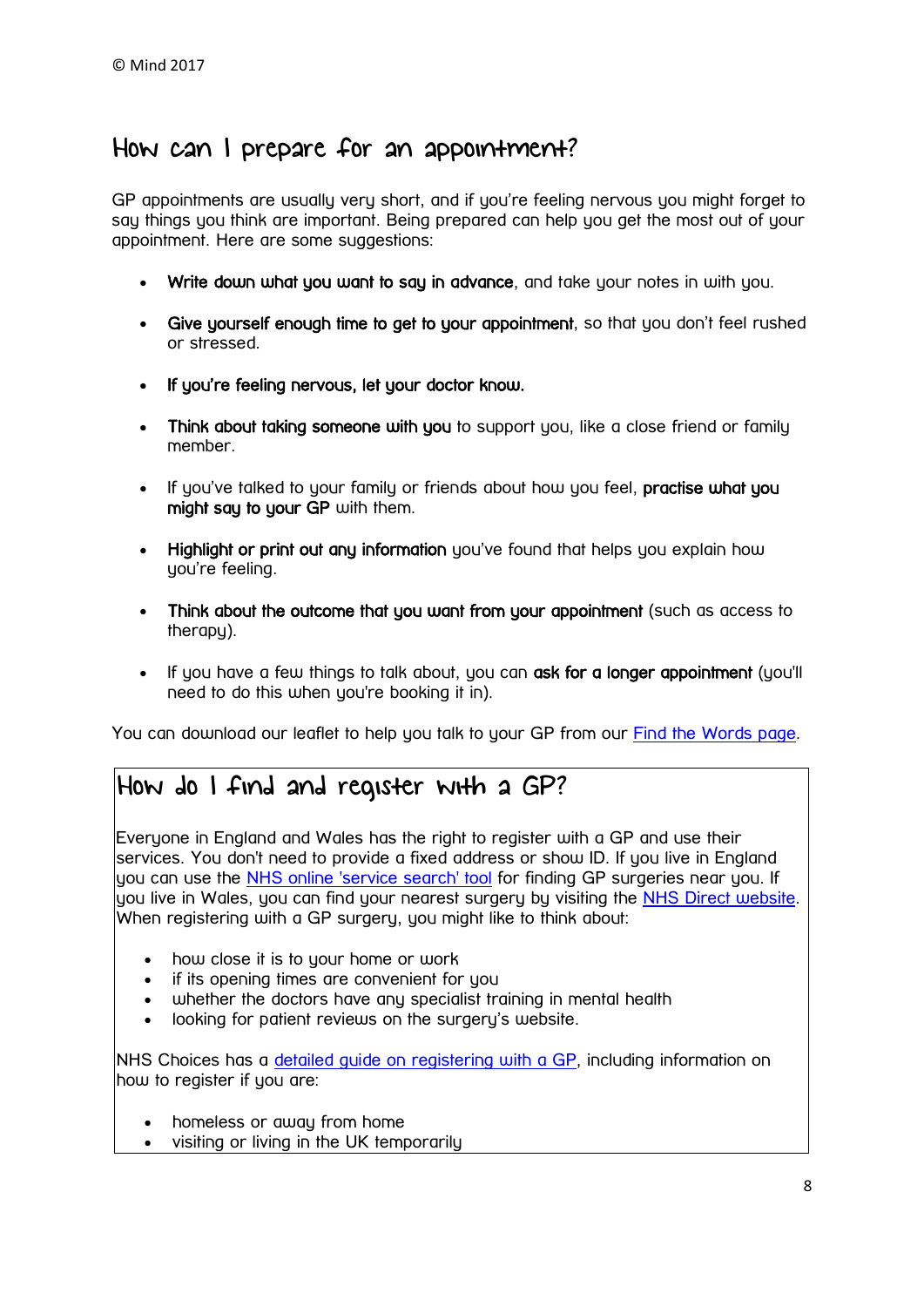• a former armed forces member.

## <span id="page-8-0"></span>What might happen when I talk to my doctor?

### What happens at the appointment?

In your appointment your doctor will probably make an initial assessment by asking questions about:

- your mood, thoughts and behaviours sometimes by using questionnaires or forms which measure depression and anxiety
- your lifestyle and any recent events in your life that might be affecting your wellbeing
- any sleep problems or changes in appetite
- your medical history, and your family's medical history.

They might also check your physical health to rule out any physical illness. This could involve:

- taking your blood pressure
- measuring your weight
- doing some blood tests.

### What might the outcome of my appointment be?

The outcome of your appointment will usually depend on:

- what you say
- what your doctor thinks might help
- what kind of support you would like.

For example, your doctor might suggest one or more of the following options:

- Monitoring your doctor might ask you to come back for another appointment before offering any treatment.
- Diagnosis your doctor might give you a diagnosis, for example of [depression](https://www.mind.org.uk/information-support/types-of-mental-health-problems/depression/) or [anxiety.](https://www.mind.org.uk/information-support/types-of-mental-health-problems/anxiety-and-panic-attacks/) This doesn't always happen after your first appointment and may only be possible after monitoring you over time or referring you to a specialist.
- Lifestule changes your doctor may suggest that making small changes to your exercise, eating and sleep habits may help you to manage your symptoms.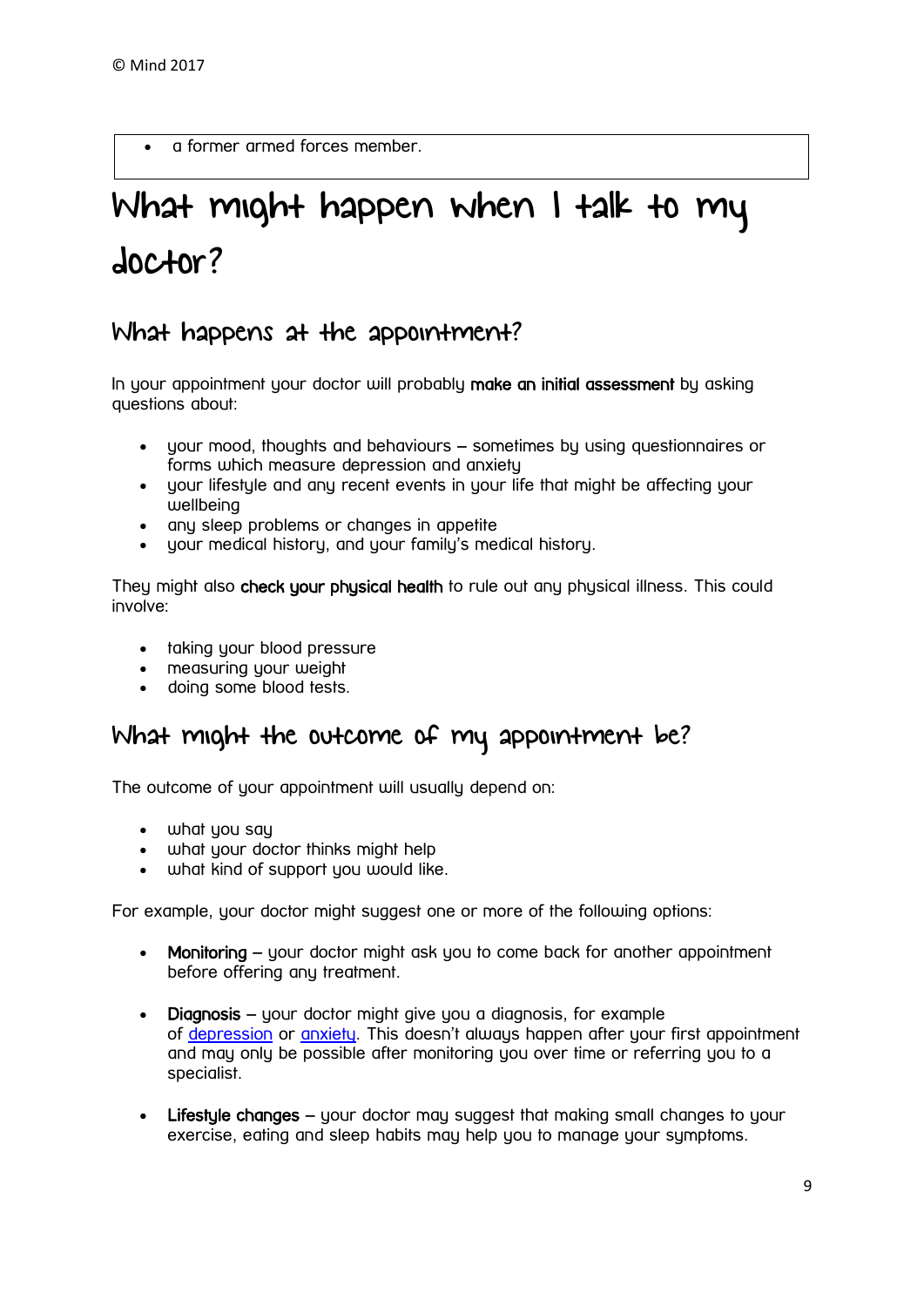- Referral your doctor could refer you to another service, such as  $talking$ [therapies](https://www.mind.org.uk/information-support/drugs-and-treatments/talking-therapy-and-counselling/) (sometimes called psychological wellbeing services).
- Self-referral your doctor could give you details of a service you can contact yourself, for example psychological wellbeing services or a community mental health team (CMHT).
- Medication your doctor might offer to prescribe you [psychiatric medication.](https://www.mind.org.uk/information-support/drugs-and-treatments/medication/) If they do this they should should clearly explain what it's for and explain any possible risks and benefits, so you can make an informed choice about whether or not you want to take it.

If you drive, you might have to tell the [Driver and Vehicle Licencing Agency \(DVLA\)](https://www.gov.uk/government/organisations/driver-and-vehicle-licensing-agency) if you're diagnosed with a mental health problem. (For more information on your right to drive, including when and how to contact the DVLA, see our legal pages on [fitness to](https://www.mind.org.uk/information-support/legal-rights/fitness-to-drive/)  [drive.](https://www.mind.org.uk/information-support/legal-rights/fitness-to-drive/))

## Will everything I tell my doctor be confidential?

In most cases: **yes.** Your doctor should keep whatever you tell them confidential, and ask your permission before sharing it with anyone else. However, they may need to make an exception if they believe that you're at risk of seriously harming yourself, or someone else. In this case they should still try to tell you first so you know what's going on.

Depending on how big they think the risk is, they could:

- Not tell anyone, but ask to see you again soon to check how you are, and keep seeing you regularly.
- Not tell anyone themselves, but ask you to tell other people yourself. For example, they could ask you to volunteer to go to hospital as an inpatient (called being a [voluntary patient\)](https://www.mind.org.uk/information-support/legal-rights/voluntary-patients/).
- Tell another health or social care professional, such as a psychiatrist or social worker, and ask for an **[assessment](https://www.mind.org.uk/information-support/legal-rights/sectioning/being-assessed/)** to see if you can be made to go to hospital under a section of the [Mental Health Act](https://www.mind.org.uk/information-support/legal-rights/mental-health-act-1983/) (often called being sectioned). The decision to section someone is very serious and can only be taken jointly by a team of approved mental health professionals (AMHPs). (See our legal pages on [sectioning](https://www.mind.org.uk/information-support/legal-rights/sectioning/) for more information about when it may be legal to section you, and what your rights are.)
- Tell the police but this would only happen if they believe there is a very immediate, serious risk of danger.

If you care for children and are worried about what might happen if you tell your doctor how you're feeling, our pages on [parenting with a mental health problem](https://www.mind.org.uk/information-support/tips-for-everyday-living/parenting-with-a-mental-health-problem/) provide more information.

If you're under 18, [Childline's information on visiting your doctor](https://www.childline.org.uk/info-advice/you-your-body/getting-help/visiting-your-doctor/) may answer some more questions you might have about confidentiality.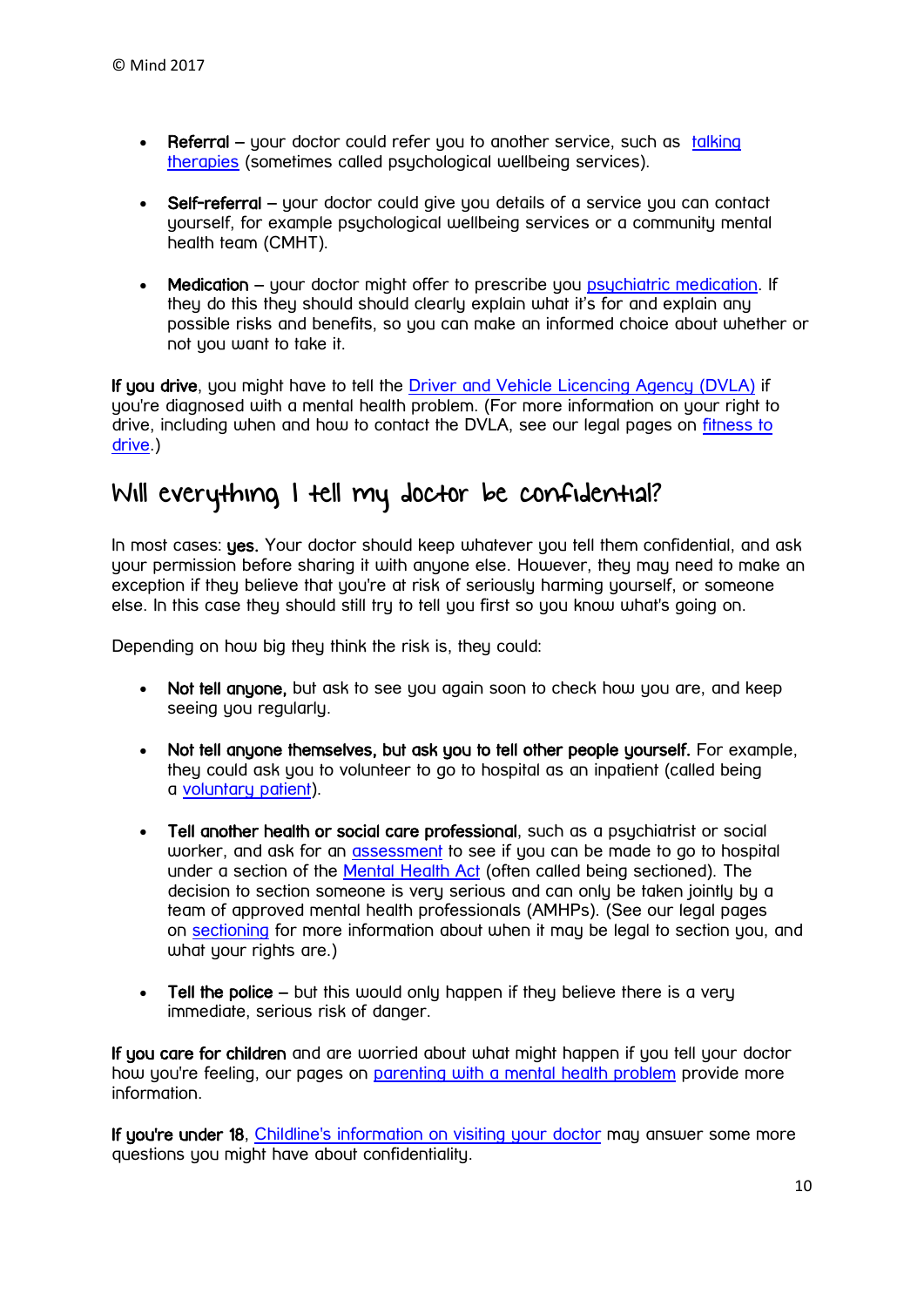© Mind 2017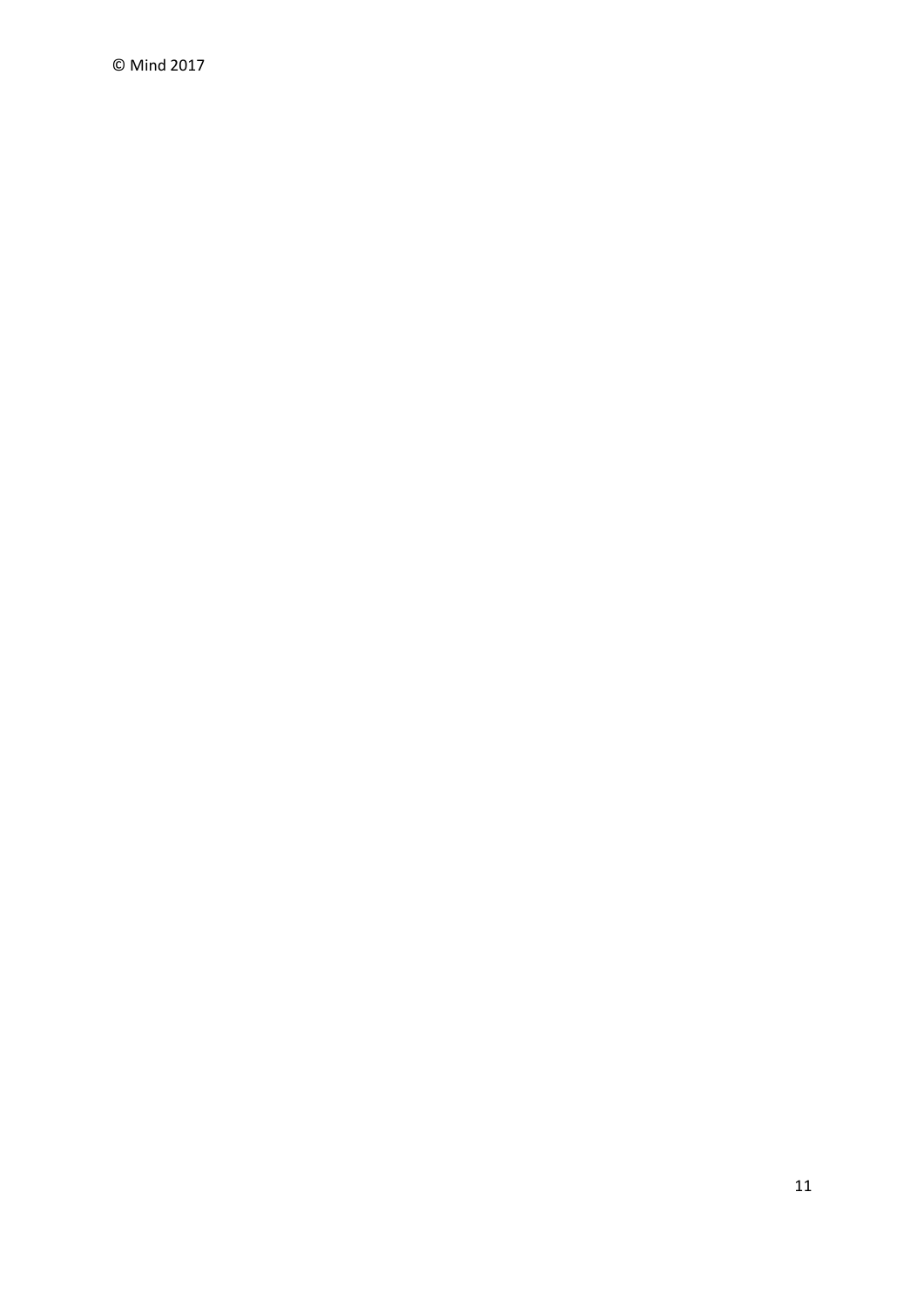## What's in my medical records, and who can see them?

Whenever you use an NHS service in England, a record is created for you. These records contain details about the care you've received. One of these is called your Summary Care Record (SCR), which lists key medical information about you, such as allergies, medication and bad reactions. You can also ask your doctor to add extra details into your SCR, such as your crisis care plan (if you have one).

Certain healthcare professionals can then access your SCR electronically in different places, such as in your doctor's office and in hospital (with your permission). This can help them provide better care – especially in an emergency.

There are data protection laws in the UK to ensure your health records are kept confidential and secure. You also have a legal right to access [personal information](https://www.mind.org.uk/information-support/new-legal-publications/my-personal-information-know-your-rights/terms-you-need-to-know/#Personal_information) held about you by an organisation, including GPs and hospitals.

To find out more, see:

- Our legal pages on [personal information](https://www.mind.org.uk/information-support/legal-rights/personal-information/) (explains your rights regarding your personal information, and how to access your medical records).
- NHS Choices information on [your health and care records.](https://www.nhs.uk/NHSEngland/thenhs/records/healthrecords/Pages/overview.aspx)
- NHS Choices information on ['Can I access someone else's medical records?'](https://www.nhs.uk/chq/Pages/access-to-someone-elses-medical-or-health-records.aspx)

### What if I don't want a diagnosis?

Receiving a diagnosis can be a positive experience. You might feel relieved that you can put a name to what you're experiencing, and it can help you and your doctor discuss what kind of treatment might work best for you. However, not everyone feels this way. You might have complicated feelings about what a diagnosis would mean for you – or you might come to disagree with it entirely. It's important to remember that a diagnosis doesn't have to shape your entire life, and may come to be a relatively minor part of your identity.

(See our [introduction to mental health problems](https://www.mind.org.uk/information-support/types-of-mental-health-problems/mental-health-problems-introduction/) for more information on diagnosis, stigma around mental health problems, and recovery.)

## <span id="page-11-0"></span>How can I make sense of my options?

Your doctor is supposed to help you give informed consent to any treatment they offer before treating you. This means that:

- You understand what you're agreeing to (or saying no to), including the benefits, the risks, and what other options you have.
- You're agreeing (or refusing) freely and willingly, meaning you don't feel pressured or rushed into something by other people (including doctors and family members).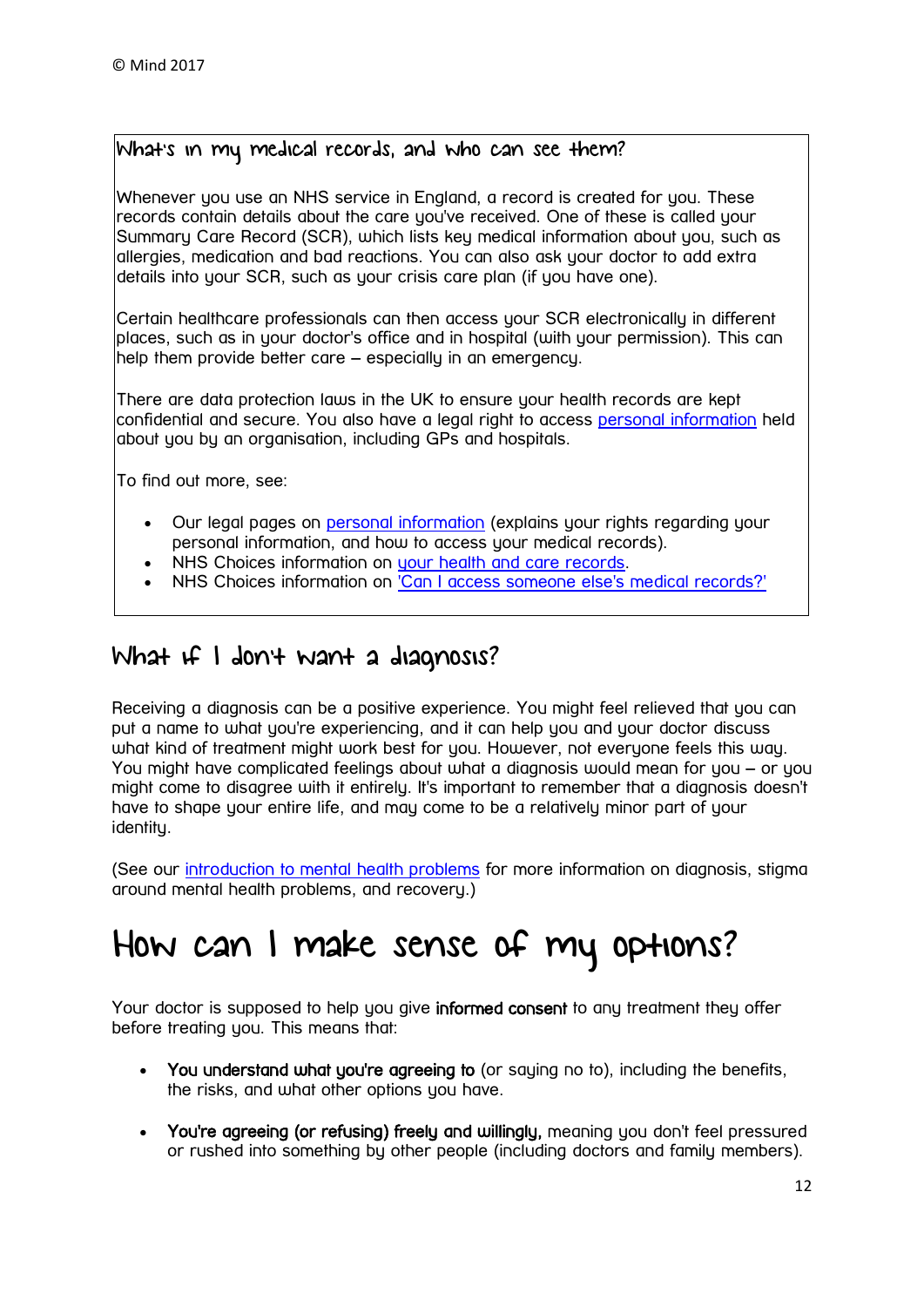• You're mentally capable of making your own decision, which is legally called 'having capacity'. (For information what this means see our legal page on [capacity\)](https://www.mind.org.uk/information-support/legal-rights/mental-capacity-act-2005/capacity/).

Your doctor should help you by:

- Explaining the pros and cons of different options in a clear and balanced way.
- Providing written information for you to read (in print or online).
- Giving you enough time to make a decision you're happy with.
- Giving you the opportunity to actively say 'yes' or 'no'.
- Answering any questions you ask honestly, and showing respect for your decisions.

## What can I do if I don't understand my doctor?

Unfortunately, not all doctors find it easy to make themselves clear at first. If you're still confused about your options after talking to your doctor, you can:

- Tell them so. They might not realise you don't understand.
- Keep asking them to give you more information, and explain what it means.
- Ask for information in a different format. (If you have a learning disability, ask for Easy Read format).
- Ask another healthcare professional to explain. (Pharmacists can help if you're confused about medication.)
- Discuss your thoughts with friends and family. You may find that just talking to someone outside of your healthcare team helps you work out what your questions and concerns are.
- If English isn't your first language, you can:
	- o ask for a translation of any written information
	- o ask your doctor to provide an interpreter for your appointment
	- o ask someone who can interpret to come with you to your appointment.
- Speak to someone with similar experiences (sometimes called [peer support\)](https://www.mind.org.uk/information-support/drugs-and-treatments/peer-support/).
- Contact an advocate (see our pages on [advocacy\)](https://www.mind.org.uk/information-support/guides-to-support-and-services/advocacy/).
- Contact [Mind's Infoline](https://www.mind.org.uk/information-support/helplines/) for information and support.

The kinds of treatment and support you want to try may change over time, and it's common to feel unsure. Remember: it's OK to change your mind.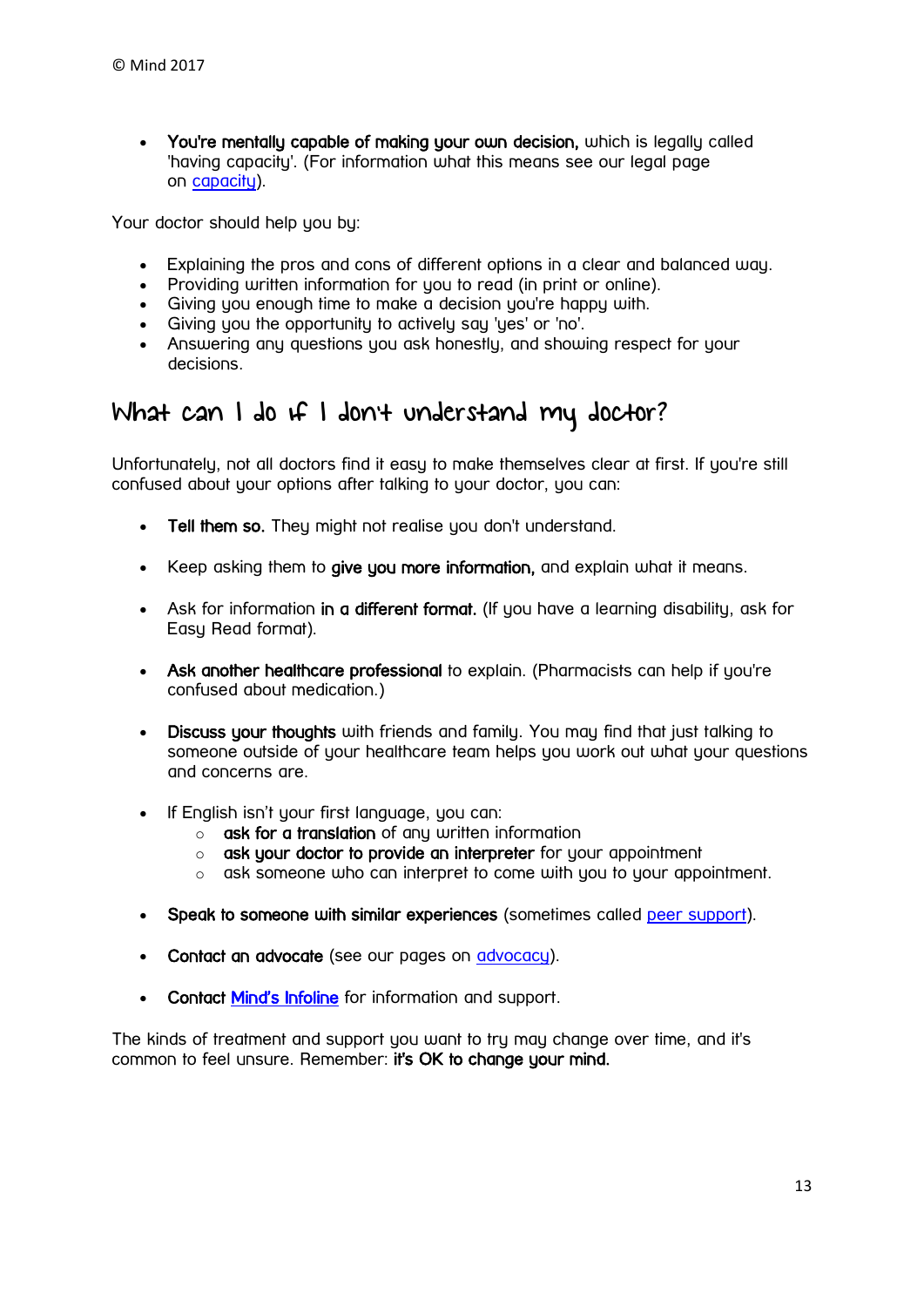#### What questions could I ask my doctor?

You might want to ask:

- Why have they have chosen one form of treatment over another?
- How do they think it will help you?
- What are the possible side effects or disadvantages of the treatment you've been offered? How likely are they to happen?
- Are there any other options to choose from? (Your doctor may not always be able to offer exactly what you'd like, but they should always explain the reasons.)

You might want to prepare some questions before your appointment, but you can ask questions before, during and after treatment.

(See our page on *[what to know before taking medication](https://www.mind.org.uk/information-support/drugs-and-treatments/medication/before-taking-medication/)* for more ideas.)

## Could I ever be given a treatment I haven't agreed to?

Usually no. But there are some very specific circumstances in which you might not have a choice about your treatment. These include:

- If you're in hospital under a section of the Mental Health Act (often called being sectioned). In this case your doctor should give you information and listen to your opinion, but they might legally be able to treat you against your wishes. (See our legal pages on [sectioning](https://www.mind.org.uk/information-support/legal-rights/sectioning/) for more information.)
- If you're under a community treatment order  $(CTO)$  you may be given a CTO when you leave hospital after being sectioned. (See our legal pages on [CTOs](https://www.mind.org.uk/information-support/legal-rights/community-treatment-orders-ctos/) for more information.)
- If you 'lack mental capacity' this is a legal term meaning you aren't currently considered able to understand information or make decisions (see our legal page on [capacity](https://www.mind.org.uk/information-support/legal-rights/mental-capacity-act-2005/capacity/) for more information.)

See our legal pages on *agreeing to treatment* for more information about your legal rights to agree or refuse a treatment.

## <span id="page-13-0"></span>How can I get actively involved in my care?

Making decisions about your treatment should be a conversation, involving both you and your healthcare professionals. This is sometimes called shared decision making.

Remember that it takes two kinds of expertise to find the right treatment for you: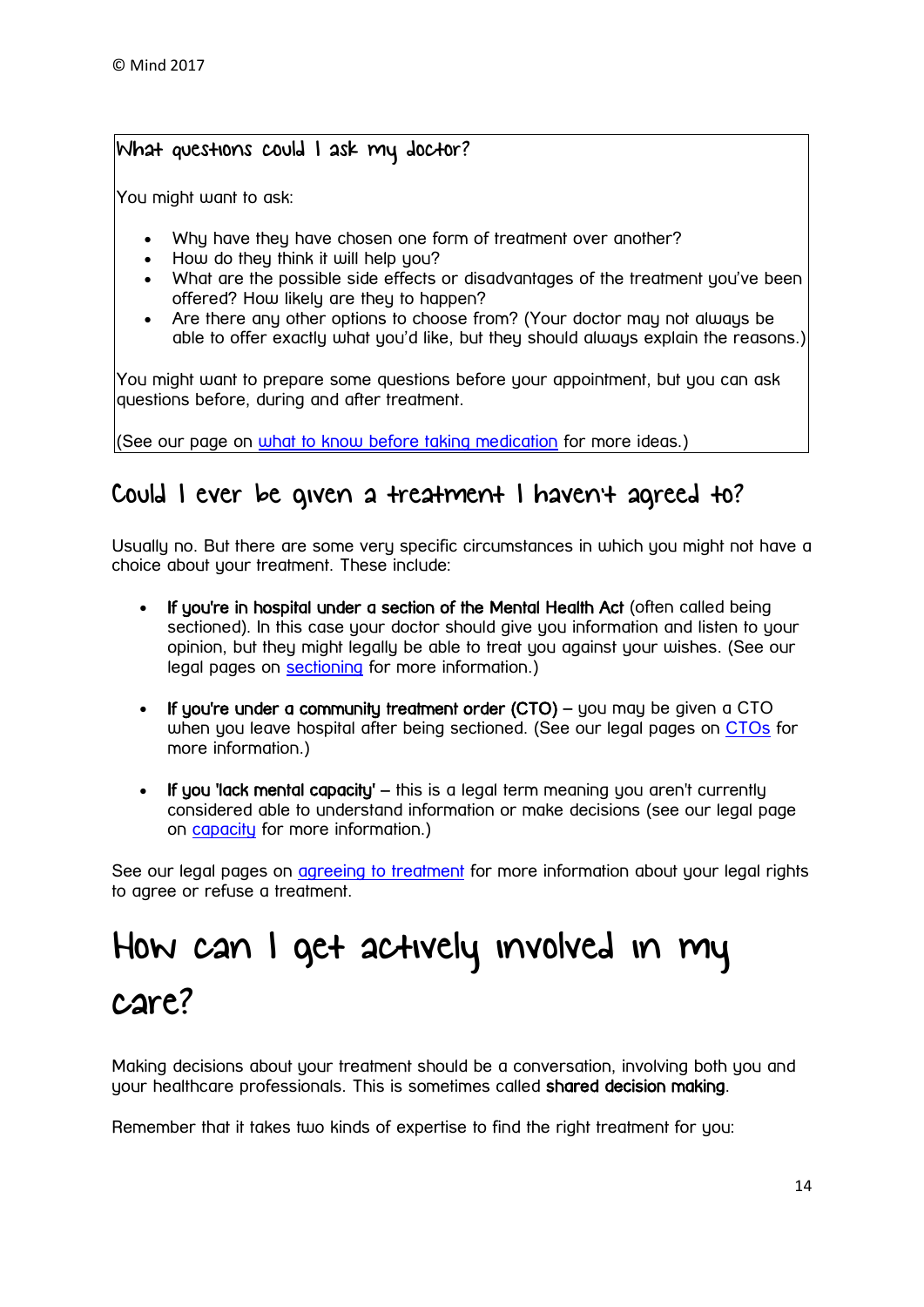#### Professional expertise on:

- medical knowledge
- different diagnoses
- what might be effective treatment.

#### Your own expertise on:

- your experiences
- how you feel
- what you want.

## Can I choose my GP practice, doctor or nurse?

Having a good relationship with your GP can be a really important way of getting the right support. If you're not making progress with your current GP, you can:

- Ask the receptionist to make you an appointment with a different doctor. They don't have to say yes, but if they say no then they should give you a reasonable explanation (for example, if your GP surgery is very small or other doctors aren't available on the days you need).
- Ask to talk to a different tupe of practitioner, like a nurse, specialist mental health worker or practice counsellor.
- Ask your doctor to refer you to a mental health specialist.
- Move to a different GP surgery if there is one in your local area, although you will have to register with them and this could delay seeing someone.
- Self-refer to another service without your GP (in some cases). If you live in England you can use the ['Find psychological therapy \(IAPT\) services' tool](http://www.nhs.uk/Service-Search/Psychological%20therapies%20(IAPT)/LocationSearch/10008) on the NHS Choices website to find out if there's a self-referral service near you. You may also be able to access therapy without a referral through third sector [services.](https://www.mind.org.uk/information-support/guides-to-support-and-services/seeking-help-for-a-mental-health-problem/third-sector-services/)

(See our page on [talking to your GP](https://www.mind.org.uk/information-support/guides-to-support-and-services/seeking-help-for-a-mental-health-problem/talking-to-your-gp/) for tips on getting the most from a GP appointment.)

"My practice nurse was great as a go-between with the GP, who then knew how to handle my appointments and where to suggest we go to for help."

## Can I choose my treatment?

When deciding what treatment to offer you, your doctor is likely to follow the National [Institute for Health and Care Excellence \(NICE\) guidelines.](https://www.nice.org.uk/guidance) These set out recommendations for different kinds of conditions based on evidence for what helps.

The most common treatments recommended for mental health problems are [talking](https://www.mind.org.uk/information-support/drugs-and-treatments/talking-treatments/#.WmhpJa5l-M8)  [therapies](https://www.mind.org.uk/information-support/drugs-and-treatments/talking-treatments/#.WmhpJa5l-M8) and [psychiatric medication.](https://www.mind.org.uk/information-support/drugs-and-treatments/medication/) But treatments work differently from person to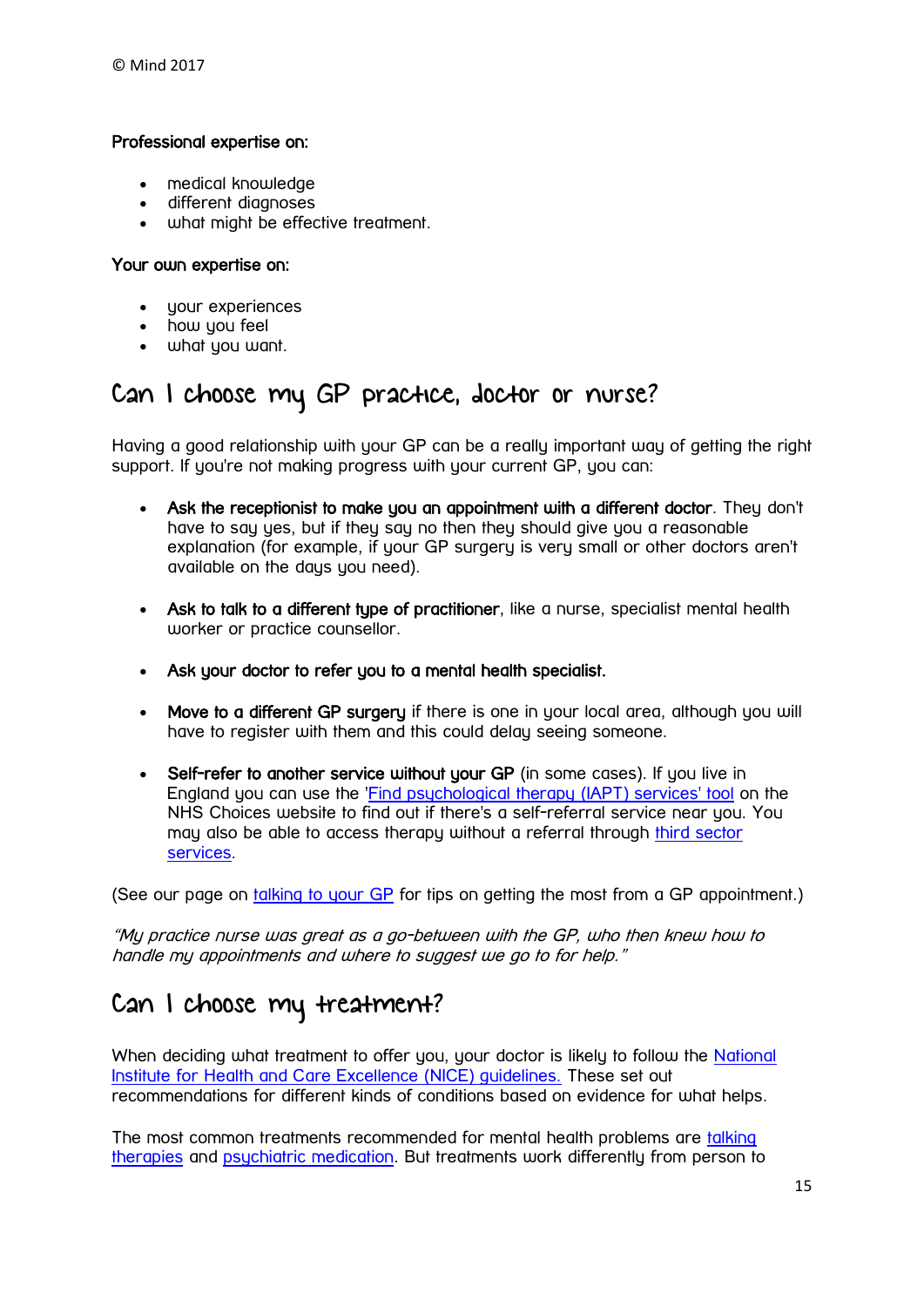person, and it's not always possible to predict what will suit you best. You might have to try different things to find out what works for you. So it's important to keep talking to your doctor about how you're feeling, and letting them know what you want. (See our pages on [talking to your GP,](https://www.mind.org.uk/information-support/guides-to-support-and-services/seeking-help-for-a-mental-health-problem/talking-to-your-gp/) [understanding your options](https://www.mind.org.uk/information-support/guides-to-support-and-services/seeking-help-for-a-mental-health-problem/making-sense-of-your-options/) and [making yourself heard](https://www.mind.org.uk/information-support/guides-to-support-and-services/seeking-help-for-a-mental-health-problem/making-yourself-heard/) for tips.)

"I was involved in choices about my medication. We agreed on a particular antipsychotic because of my issues around weight... and the change happened because of me! That made me feel in charge of my own care."

## Can I choose a time and place that suits me?

Whatever treatment you're offered, your healthcare provider should aim to deliver it within a reasonable amount of time and in a reasonable location. You can:

- choose the service closest to where you live, or refuse a service if it's too far away
- ask for home visits (if you find it hard to leave your home)
- ask for an estimate of how long the waiting lists are for suitable therapies (you might decide on a particular treatment because it is available more quickly).

If you're offered medication you can:

- discuss when you will start, how long you will take it and when you will come off it
- ask for a medication review at any time
- ask your doctor for other support while you are waiting (if you need to see a specialist first).

However, there are likely to be limits to when and where you receive treatment. Some services only exist in certain areas. And unfortunately, there can be long waiting times to access [talking therapies](https://www.mind.org.uk/information-support/drugs-and-treatments/talking-treatments/#.Wl9Kia5l-M8) through the NHS.

(See our page on [facing and overcoming barriers](https://www.mind.org.uk/information-support/guides-to-support-and-services/seeking-help-for-a-mental-health-problem/facing-overcoming-barriers/) for information on what you can do if the treatment you want isn't available.)

## <span id="page-15-0"></span>How do I make sure people listen to me?

Seeking help for a mental health problem can feel complicated, and you might sometimes feel like healthcare professionals aren't listening to how you feel. This page covers the following ideas to help you feel more in control and empowered:

- [do your own research](https://www.mind.org.uk/information-support/guides-to-support-and-services/seeking-help-for-a-mental-health-problem/making-yourself-heard/#research)
- [understand the guidelines and policies](https://www.mind.org.uk/information-support/guides-to-support-and-services/seeking-help-for-a-mental-health-problem/making-yourself-heard/#guidelines)
- [find an advocate](https://www.mind.org.uk/information-support/guides-to-support-and-services/seeking-help-for-a-mental-health-problem/making-yourself-heard/#advocate)

"I feel, as a patient, I am the expert on me. So I know more than anyone else what is going on in my head, and I know what I need."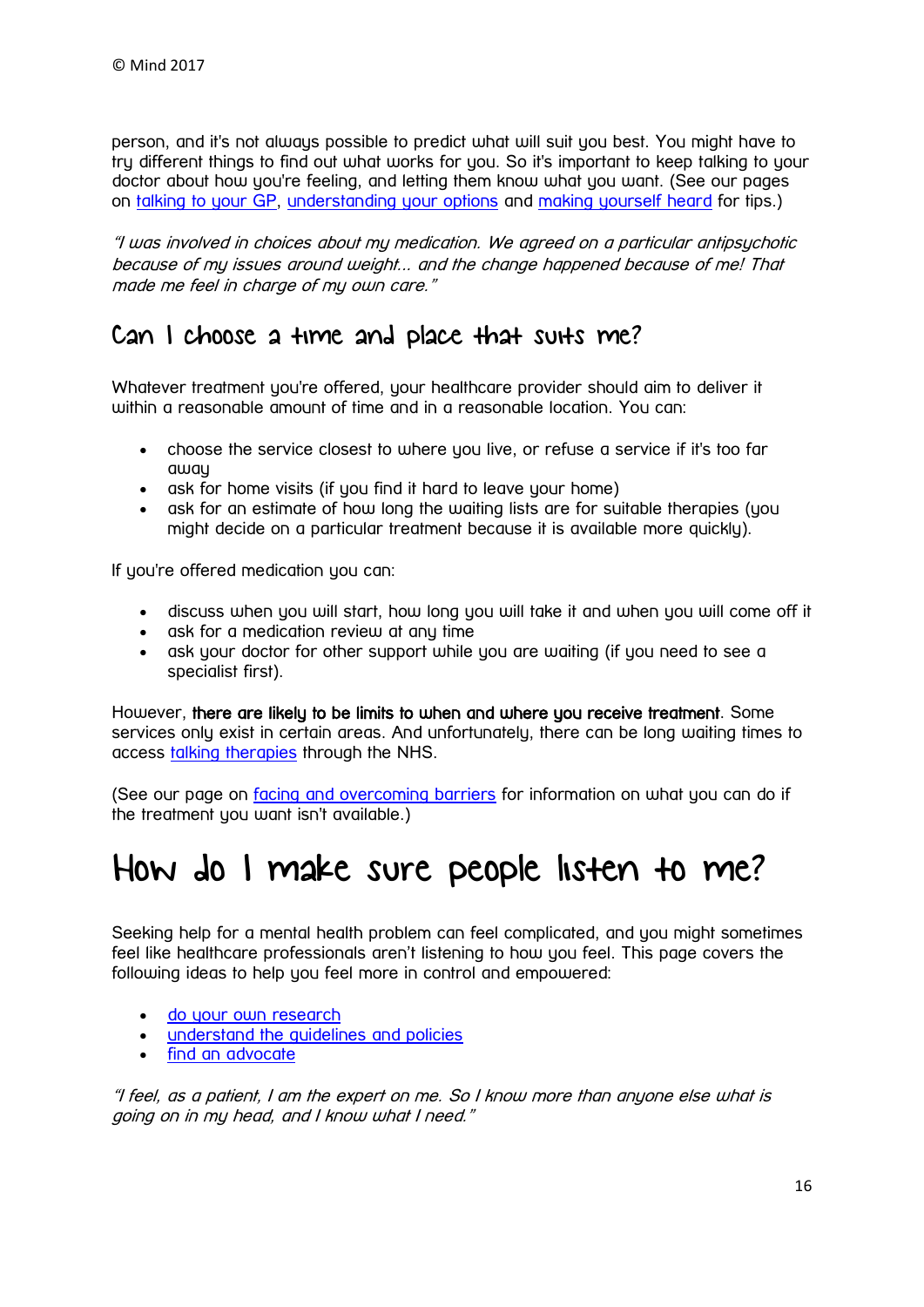### Do your own research

Although your doctor should give you the information you need to make informed decisions, you can also do your own research. This might help you find other options that you can suggest or ask about. For example, you can:

• Look for information that is trustworthy and reliable. One way to do this is to look for information that has the [Information Standard](http://www.england.nhs.uk/tis/about/) quality mark, which looks like this:



- Speak to other people with similar experiences and ask what they found helpful. You may want to do this through an online forum, such as [Elefriends](http://elefriends.org.uk/) or [HealthTalk,](http://www.healthtalk.org/) or by finding a peer support group (See our information on [finding peer support](https://www.mind.org.uk/information-support/drugs-and-treatments/peer-support/finding-peer-support/) or ring the [Mind's Infoline](https://www.mind.org.uk/information-support/helplines/) who can help you work out what's available in your area).
- Search online for blogs or videos from people who've had similar experiences. If you'd like some help doing this safely, see our pages on staying safe online.

"In the past six years I have had counselling, a brief attempt at CBT [cognitive behavioural therapy] and routine meetings with mental health doctors, but the thing I have found most helpful is open online forums full of people like me."

### Understand the guidelines and policies

Most aspects of healthcare are covered by clinical guidelines and policies, which outline:

- which treatments are most likely to work for you
- how your healthcare professionals should interact with you in general
- the quality of service they should provide.

Examples of these documents include:

• National Institute for Health and Care Excellence (NICE) guidelines, which outline evidence-based treatment options for different conditions. (Find out more on the [NICE website.](https://www.nice.org.uk/guidance/conditions-and-diseases/mental-health-and-behavioural-conditions))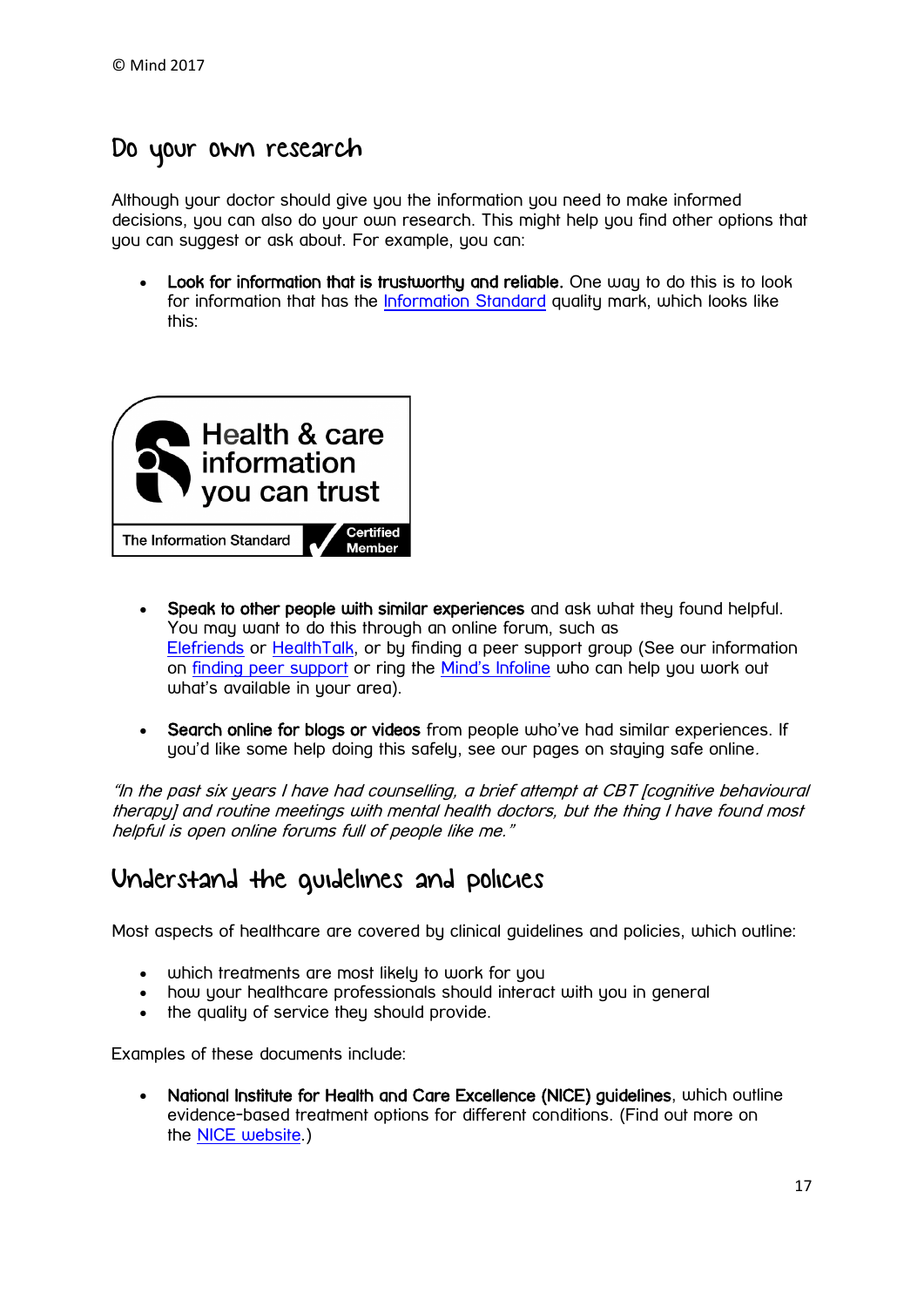- Confidentiality and data protection policies, which outline your rights regarding any [personal information](https://www.mind.org.uk/information-support/legal-rights/personal-information/) your doctor holds about you, and what they must do to keep it private.
- Codes of practice for people who are members of professional bodies, for example doctors, nurses and accredited counsellors.
- Complaints procedures.

These should be accessible and easy to find using a web search, but you can also ask your doctor or healthcare provider to show them to you.

### Find an advocate

An advocate is an independent person who is there to represent your opinion and help make your voice heard. This can be extremely helpful if you are finding it hard to let healthcare professionals know what you want, or you're facing [barriers to getting](https://www.mind.org.uk/information-support/guides-to-support-and-services/seeking-help-for-a-mental-health-problem/facing-overcoming-barriers/)  [support.](https://www.mind.org.uk/information-support/guides-to-support-and-services/seeking-help-for-a-mental-health-problem/facing-overcoming-barriers/)

An advocate can:

- come with you to appointments
- help you ask questions and assert your wishes
- support you if you want to make a complaint or appeal any decisions.

A friend, family member or carer might be willing to act as your advocate informally. Or you could consider professional [advocacy](https://www.mind.org.uk/information-support/guides-to-support-and-services/advocacy/) services. (See our pages on **advocacy** for more information, including how to find an advocate.)

"My parents and sister were my speakers for me. I wouldn't be here if it weren't for them and their strength and fighting attitude to get me help."

## <span id="page-17-0"></span>What barriers might I face?

Seeking help for a mental health problem can be difficult, and you might sometimes face barriers to getting the treatment you need and deserve. This section covers:

- What if my doctor won't offer me the treatment I want?
- What if the treatment I need isn't available?
- What if I've tried everything and nothing works?
- What if I'm unhappy with how professionals are treating me?

## What if my doctor won't offer me the treatment I want?

Sometimes your doctor might not offer you a particular treatment, even when it is available. Possible reasons for this might be:

• They think it's unlikely to help you.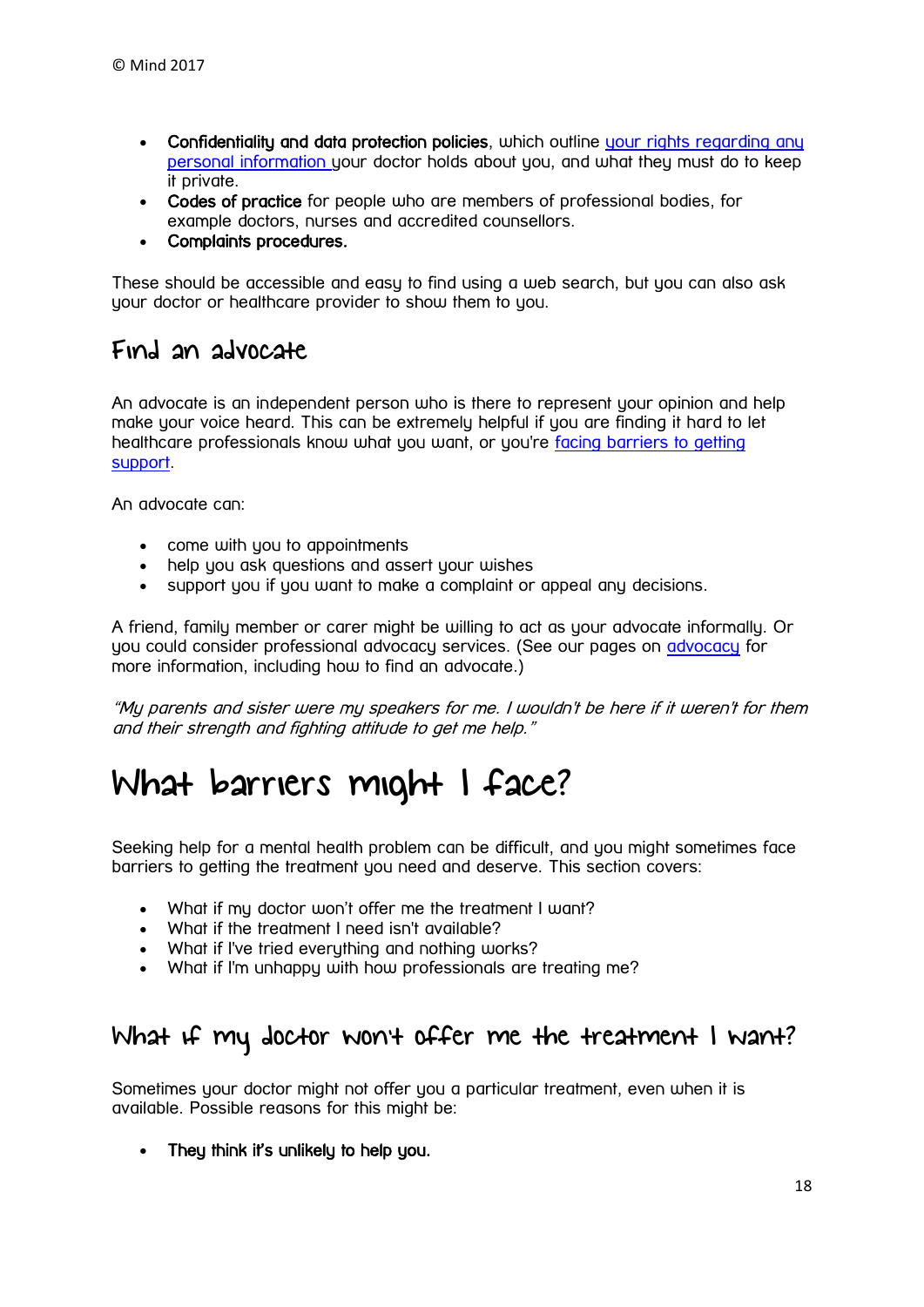- They think it could be harmful to you for example, if you have had previous problems with addiction your doctor might choose not to offer you potentially addictive medication, such as certain tranquillisers.
- They've overlooked it sometimes doctors aren't aware of all local services, or don't remember to let you know that you can use them.

If your doctor won't offer you a particular treatment you can always ask them for an explanation, and ask if there is an alternative that they can suggest.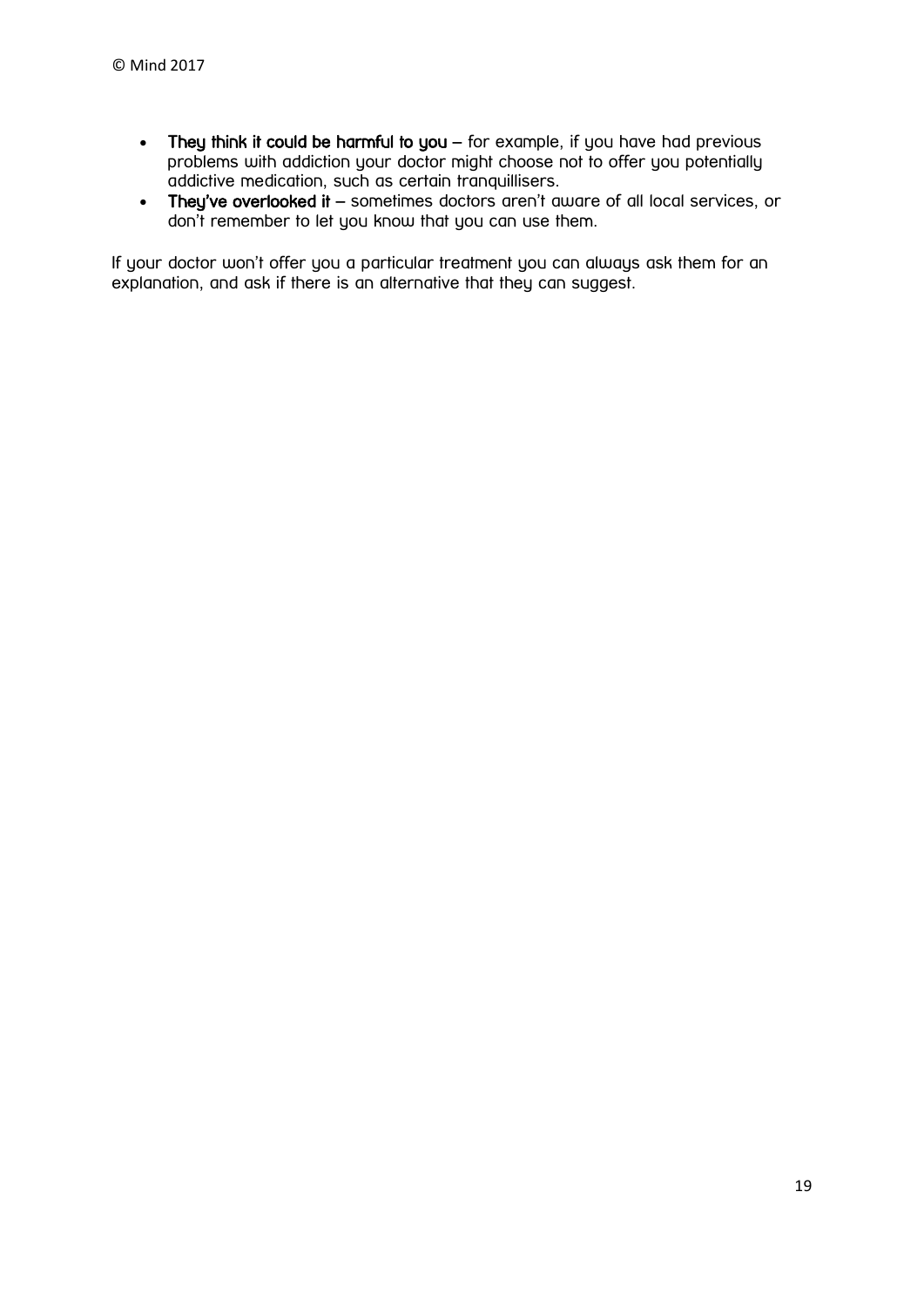#### Can I ask for a second opinion?

You can ask for a second opinion from another GP or psychiatrist and, where possible, your doctor should allow this. They will normally need to make the referral and explain your reasons.

However, you do not have a legal right to a second opinion, so your doctor could refuse. It's harder to get a second opinion from a psychiatrist than a GP because there are fewer of them practising.

"I've found that [my] care has varied widely, and the primary issue I have encountered absolutely everywhere is the lack of signposting to the care options available."

### What if the treatment I need isn't available?

Unfortunately, not all treatments are equally available across the country. And even in places where the service you need exists, there can often be very long waiting times to access treatment through the NHS. You can ask your doctor for a different kind of treatment, but this won't always be possible because of cost or availability.

We understand how frustrating and upsetting this can be. You might be able to find an alternative option to explore in our page on [where to start,](https://www.mind.org.uk/information-support/guides-to-support-and-services/seeking-help-for-a-mental-health-problem/where-to-start/) and our section on what if I've [tried everything?](https://www.mind.org.uk/information-support/guides-to-support-and-services/seeking-help-for-a-mental-health-problem/facing-overcoming-barriers/#triedeverything) might offer more ideas you could try. It's not an option for everyone, but some people consider treatment through the [private sector.](https://www.mind.org.uk/information-support/guides-to-support-and-services/seeking-help-for-a-mental-health-problem/private-sector-care/)

#### Campaigning for change

Mind is campaigning to make sure that everyone has access to crisis care and talking treatments when they need them. [Find out more about what](https://www.mind.org.uk/news-campaigns/campaigns) we're doing, and see how you can [campaign with us.](https://www.mind.org.uk/news-campaigns/campaigns/become-a-campaigner/)

## What if I've tried everything and nothing works?

If you've already explored all the options your doctor has offered, and you haven't found the help you're looking for yet, it can feel like you've tried everything and nothing works. Unfortunately finding the help you need can sometimes be really difficult, and can take time.

But it's important to remember that you're not alone, and that you deserve support.

• Keep truing – don't give up. If you've had bad experiences with the people and professionals you've spoken to so far, you could give them another chance – or try again with someone new. (See our pages on [being actively involved](https://www.mind.org.uk/information-support/guides-to-support-and-services/seeking-help-for-a-mental-health-problem/being-actively-involved/) and [making yourself heard](https://www.mind.org.uk/information-support/guides-to-support-and-services/seeking-help-for-a-mental-health-problem/making-yourself-heard/) more tips.)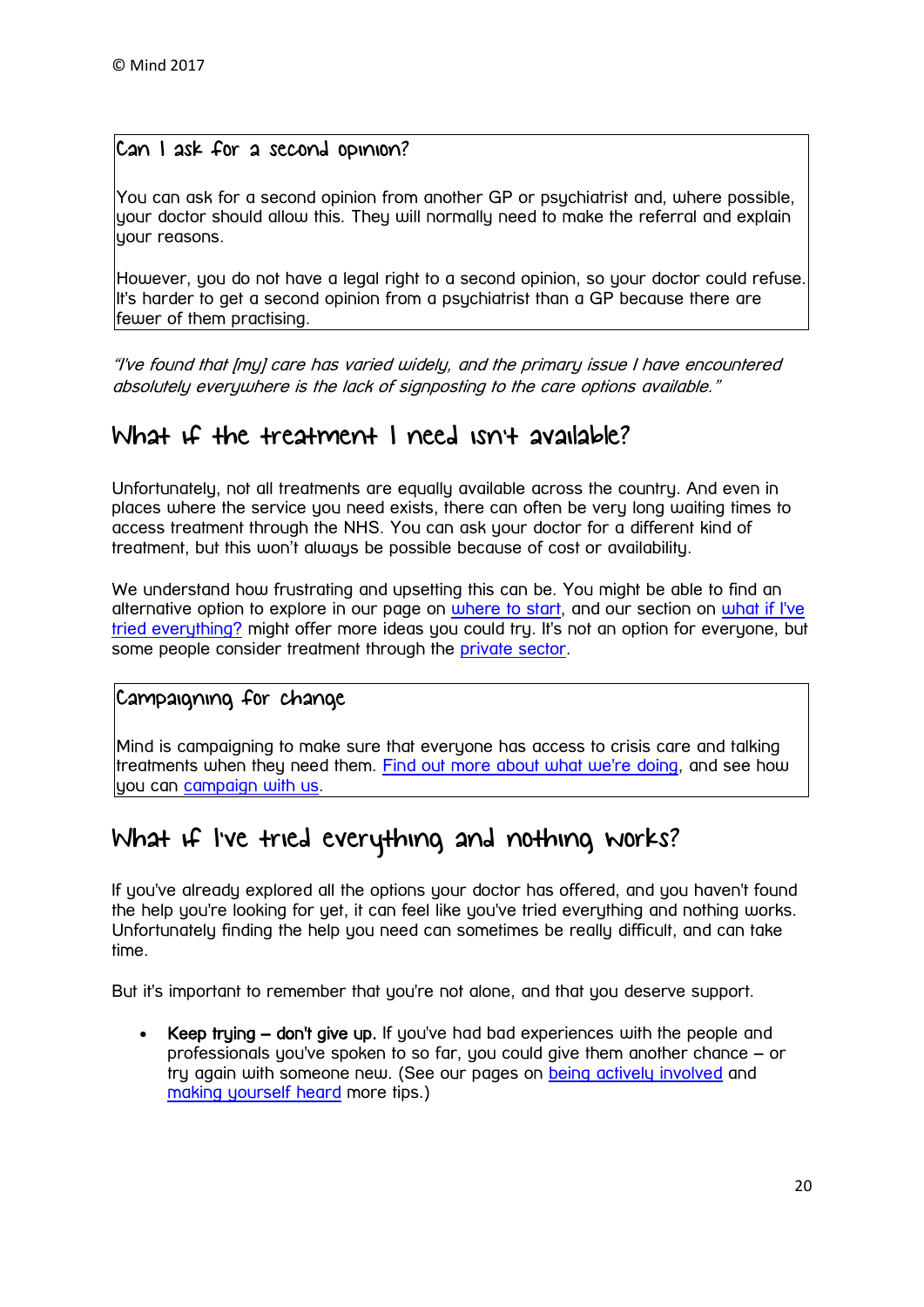- Develop your coping techniques. Planning positive ways look after yourself while you're on waiting lists can help you cope. (See our page on [self-care for mental](https://www.mind.org.uk/information-support/types-of-mental-health-problems/mental-health-problems-introduction/self-care/)  [health problems](https://www.mind.org.uk/information-support/types-of-mental-health-problems/mental-health-problems-introduction/self-care/) for tips.)
- Talk to people who understand. Getting support and encouragement from people who've been in a similar situation can be really valuable, even if they can't change what you're going through. (See our pages on [peer support](https://www.mind.org.uk/information-support/drugs-and-treatments/peer-support/) for more information.)
- Explore any alternatives. Our information pages on [treatments and therapies](https://www.mind.org.uk/information-support/drugs-and-treatments/) could give you more options to discuss with your doctor. There may be something you haven't tried yet that could be helpful.
- Find an advocate. An advocate can help you express your views and wishes, and help you access the help and support you deserve (see our pages on [advocacy](https://www.mind.org.uk/information-support/guides-to-support-and-services/advocacy/) for more information).
- Know your rights. Our [legal pages](https://www.mind.org.uk/information-support/legal-rights/) explain your rights in a range of situations. If you're being treated unfairly by healthcare professionals, [you can complain.](https://www.mind.org.uk/information-support/legal-rights/complaining-about-health-and-social-care/)
- Talk to Mind. We're here for you. [Our Infoline](https://www.mind.org.uk/information-support/helplines/) can help you explore all your options for support near you, and we have [local Mind branches](https://www.mind.org.uk/information-support/local-minds/)  throughout [England and Wales](https://www.mind.org.uk/information-support/local-minds/) who provide a range of services you may be able to access.

"Getting help can feel like a mammoth task at the beginning and it's very easy to feel disheartened if the outcome isn't what you'd hoped for. But there is always somewhere else you can get help and the majority of people working and volunteering in mental health do genuinely care about helping you get the support you need for your recovery."

## What if I'm unhappy with how professionals are treating me?

Unfortunately, some people can have very negative experiences with the healthcare sustem. Our [legal pages](https://www.mind.org.uk/information-support/legal-rights/) offer lots of information about your legal rights, and what you can do to make sure your rights are being respected.

In some situations you might feel so unhappy with how you've been treated that you want to make a formal complaint about it. This might happen if you feel that:

- you've been treated unfairly by your doctor or another healthcare professional
- your doctor or healthcare provider has made a mistake or failed to provide proper care (this is sometimes called [clinical negligence\)](https://www.mind.org.uk/information-support/legal-rights/clinical-negligence/)
- you haven't been offered a service you should have been.

#### How do I make a complaint?

You can make a complaint by: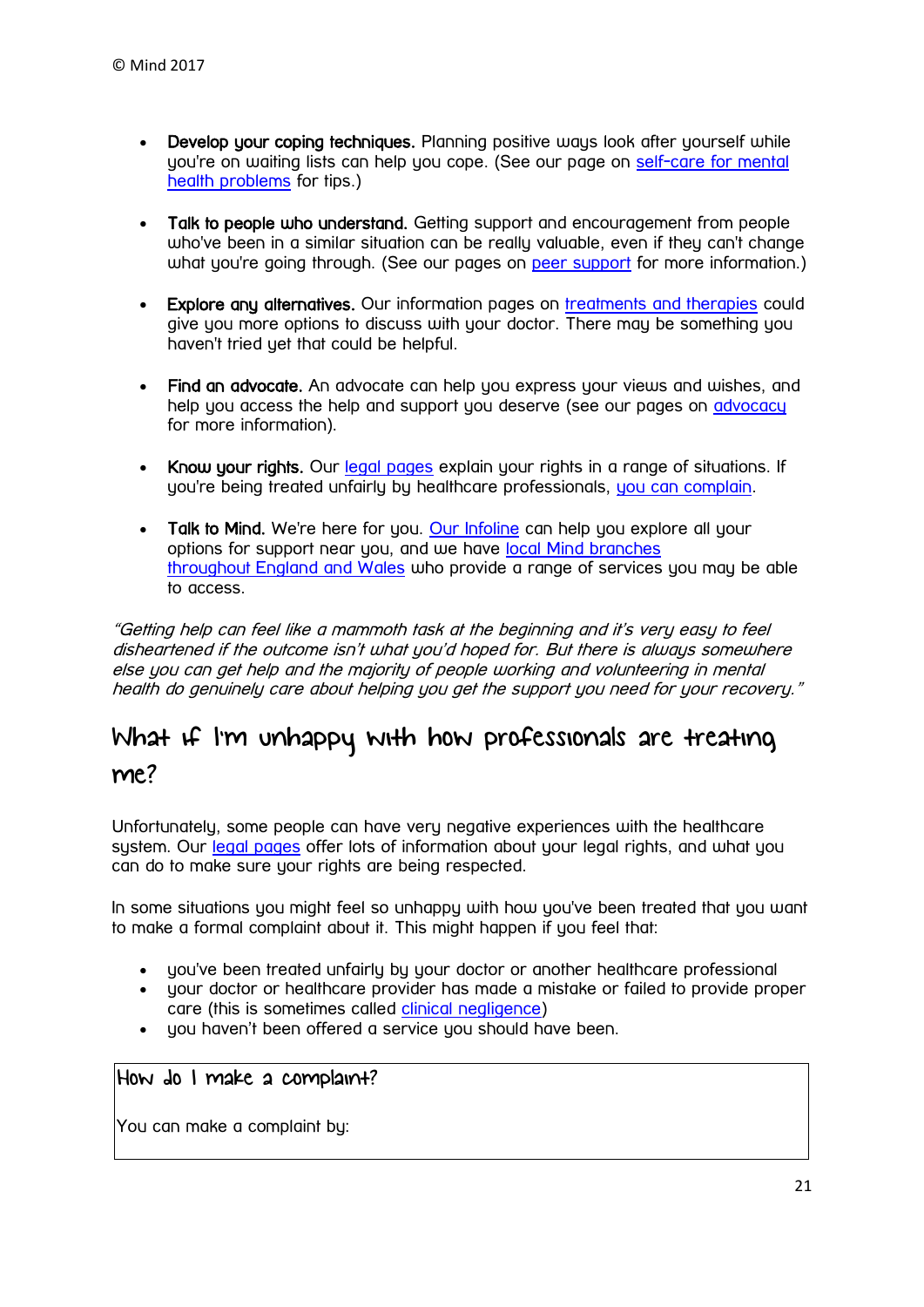- raising your concern directly with your healthcare professional (they should tell you about their complaints procedure if you ask for it)
- using the NHS complaints process, which you can read on the NHS Choices [website](http://www.nhs.uk/choiceintheNHS/Rightsandpledges/complaints/Pages/NHScomplaints.aspx)
- complaining directly to the General Medical Council (GMC) on the [GMC website.](http://www.gmc-uk.org/concerns/23339.asp)

## <span id="page-21-0"></span>How could the third sector help?

Although the NHS is the largest provider of healthcare in the UK, there are often other support options to help you cope with a mental health problem. These include various community and third sector (charity) organisations such as:

- [local Minds](https://www.mind.org.uk/information-support/local-minds/)
- counselling centres
- community organisations
- university counselling services (if you are a student).

These kinds of services are normally free or low cost, and can offer a range of support, such as:

- [talking therapies](https://www.mind.org.uk/information-support/drugs-and-treatments/talking-therapy-and-counselling/)
- [peer support \(](https://www.mind.org.uk/information-support/drugs-and-treatments/peer-support/)support groups)
- **[advocacy](https://www.mind.org.uk/information-support/guides-to-support-and-services/advocacy/)**
- [arts therapies](https://www.mind.org.uk/information-support/drugs-and-treatments/arts-and-creative-therapies/)
- [complementary and alternative therapies](https://www.mind.org.uk/information-support/drugs-and-treatments/complementary-and-alternative-therapies/)
- advice services
- online services, such as forums or live chat.

However, they are not likely to:

- aive you a diagnosis
- provide medical services, such as psychiatry
- prescribe [medication.](https://www.mind.org.uk/information-support/drugs-and-treatments/medication/)

## How do I find these kind of services?

These kind of services aren't always easy to find, so it's worth asking around.

- Doing an internet search could be a good place to start. You could use a search engine, or try using the [Hub of Hope website](https://hubofhope.co.uk/) which has been set up by Chasing the Stigma (a mental health charity) to help you find local services near you.
- Your local library or community centre may know about aroups running near you.
- [Your GP or practice nurse](https://www.mind.org.uk/information-support/guides-to-support-and-services/seeking-help-for-a-mental-health-problem/talking-to-your-gp/) might recommend local organisations you could contact.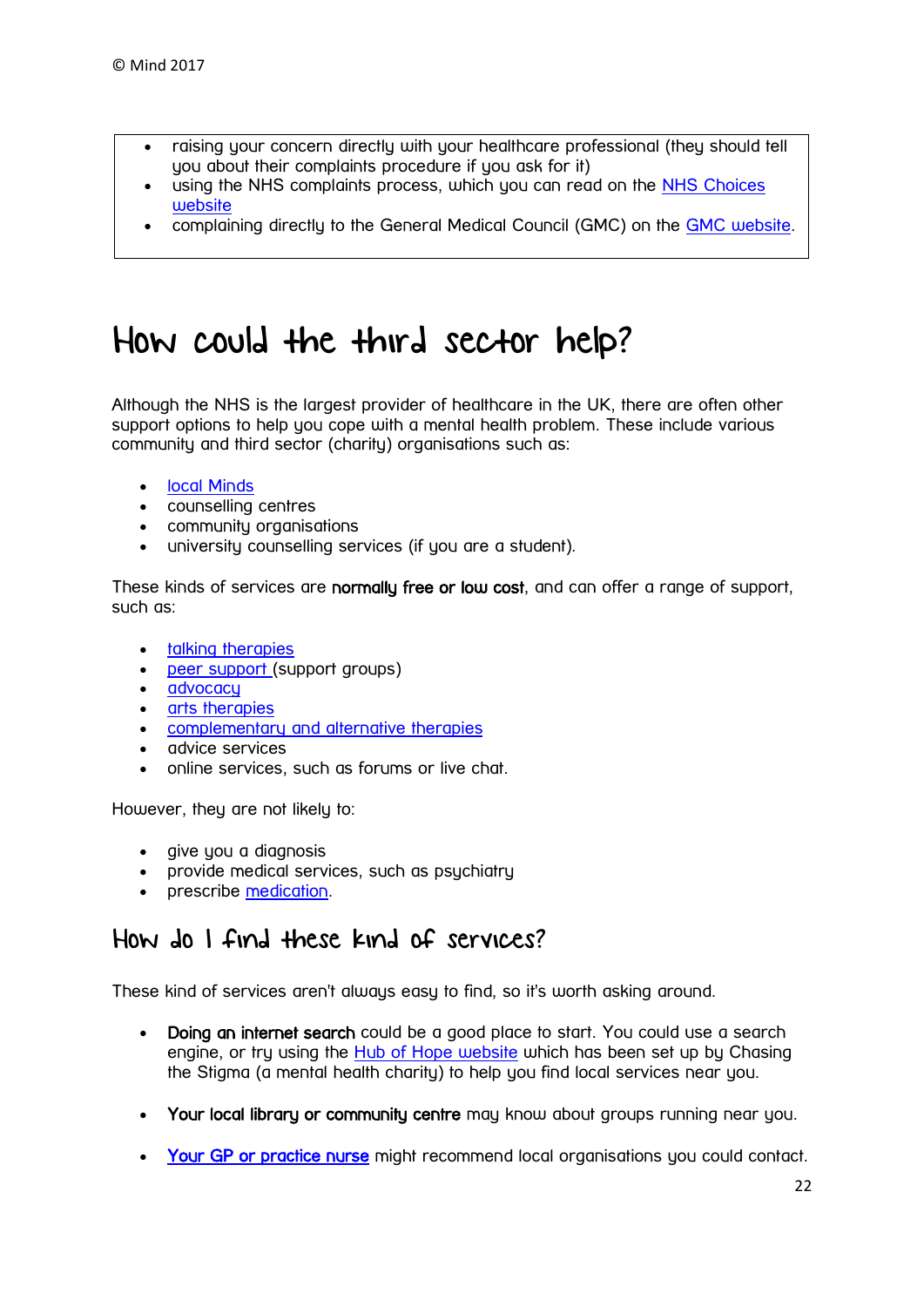- [Mind's Infoline](https://www.mind.org.uk/information-support/helplines/) might also be able to help you find services in your area.
- If you are a student, your student services department can let you know if your university or college provides any free counselling services.

You can often self-refer to these services, and you may also be referred by your GP.

## <span id="page-22-0"></span>How can I seek help through the private sector?

Although it's not an option for many people because of the financial cost, you might feel it's the right choice for you to see a private nurse, doctor, psychiatrist or therapist – either alongside NHS support, or instead of it. This section covers:

- [Why might I decide to go private?](https://www.mind.org.uk/information-support/guides-to-support-and-services/seeking-help-for-a-mental-health-problem/private-sector-care/#why)
- [How do I access private healthcare or therapy?](https://www.mind.org.uk/information-support/guides-to-support-and-services/seeking-help-for-a-mental-health-problem/private-sector-care/#how)
- [How do I pay for private healthcare?](https://www.mind.org.uk/information-support/guides-to-support-and-services/seeking-help-for-a-mental-health-problem/private-sector-care/#pay)

## Why might I decide to go private?

Some common reasons for considering seeking help through the private sector might be:

- You're not receiving the support you want from your NHS GP.
- You want a second (or third) opinion, and your NHS GP isn't able to provide it.
- You want to access support more quickly, for example if there is a long waiting list for [talking therapies](https://www.mind.org.uk/information-support/drugs-and-treatments/talking-therapy-and-counselling/) on the NHS in your area.
- You're looking for a specialist treatment or more choice of treatments and providers.
- You want more intensive support, or support over a longer period of time.
- You want access to treatment that isn't available through the NHS.
- You want to attend a private hospital or clinic.

#### Online healthcare services

Some private companies may provide an online service where you can talk to a registered GP or therapist over video chat, or ask questions via a text messaging service. This is an option you could consider if you find it difficult to attend appointments in person. It may also be less expensive than other private healthcare options.

## How do I access private healthcare or therapy?

Private GPs, nurses or clinics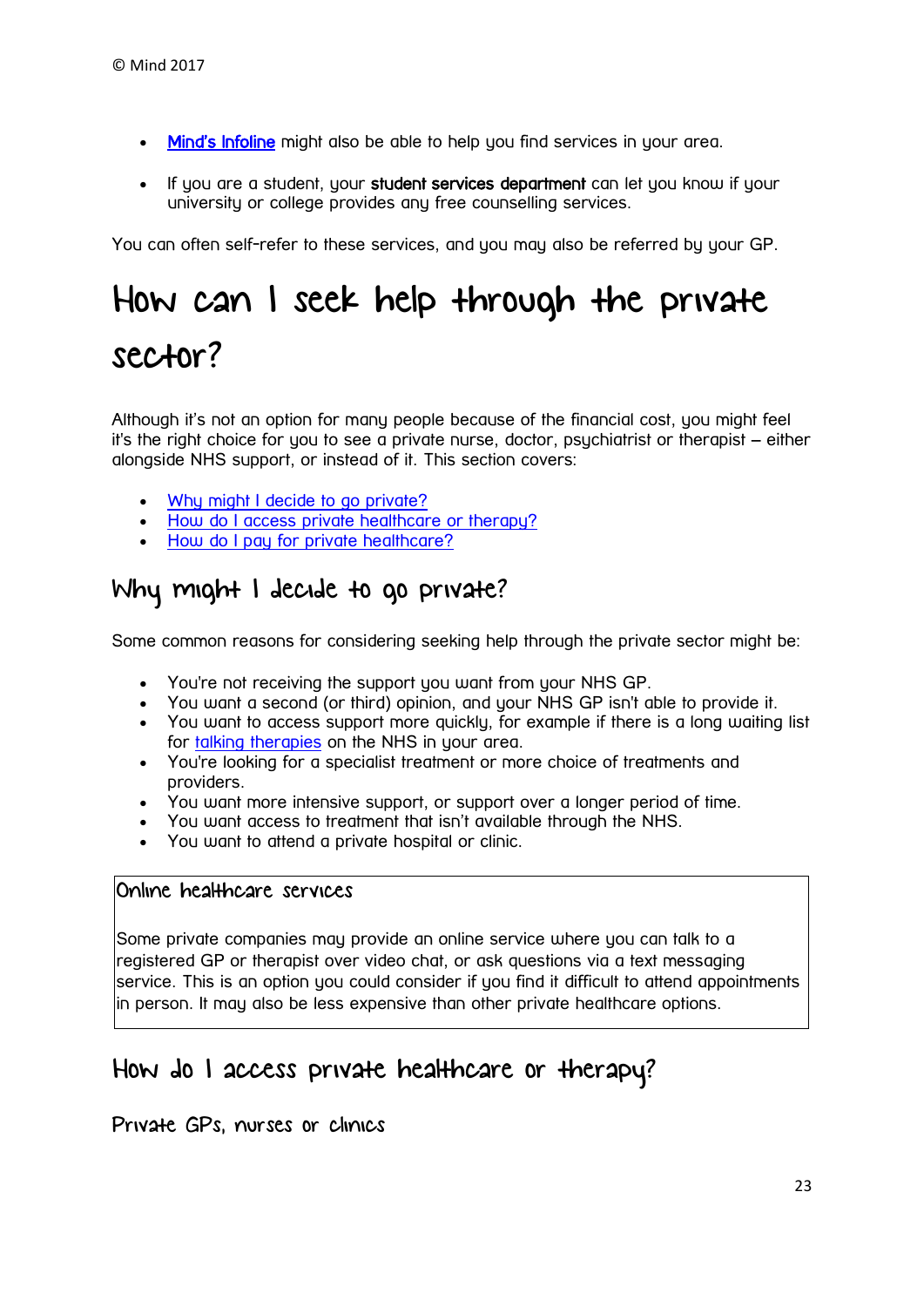You can:

- ask your NHS GP to refer you or make a suggestion
- search online for a private healthcare provider and contact them directly
- use an online listing service, such as **[Patient.co.uk's search facility.](http://www.patient.co.uk/find_me)**

#### Check their qualifications

All doctors (including GPs and psychiatrists) and all nurses (including community psychiatric nurses (CPNs)) must be properly qualified and registered to be legally allowed to practice. You can check that they are registered by searching:

- Doctors the General Medical Council's [List of Registered Medical Practitioners.](http://www.gmc-uk.org/doctors/register/LRMP.asp)
- Nurses the [Nursing and Midwifery Council register.](http://www.nmc-uk.org/search-the-register/)

You can also ask them directly to show you their qualifications.

"I tried going through the NHS but counselling wasn't available out of work hours, which just wasn't viable for me. I did some research on local therapists in my area, sent a few emails regarding fees and availability, and picked the best fit for me."

#### Private counsellors or therapists

There are a number of different organisations who can help you find a therapist such as the [British Association for Counselling and Psychotherapy \(BACP\).](http://www.itsgoodtotalk.org.uk/therapists/) Any therapist you find through this website will have signed up to the BACP's ethical framework, which means they must:

- behave in a professional and safe way towards you
- explain their responsibilities regarding confidentiality
- tell you their complaints procedure if you ask for it.

(See our page on [finding a therapist](https://www.mind.org.uk/information-support/drugs-and-treatments/talking-therapy-and-counselling/how-to-find-a-therapist/) for more information.)

## How do I pay for private healthcare?

Private healthcare can be expensive, so you may need to think carefully about how – or if – you will be able to afford it. Private therapy costs will usually depend on:

- what the therapist charges
- how many sessions you go for
- how often you go.

Some private therapists offer a sliding scale of payment depending on your circumstances.

There are two main payment options: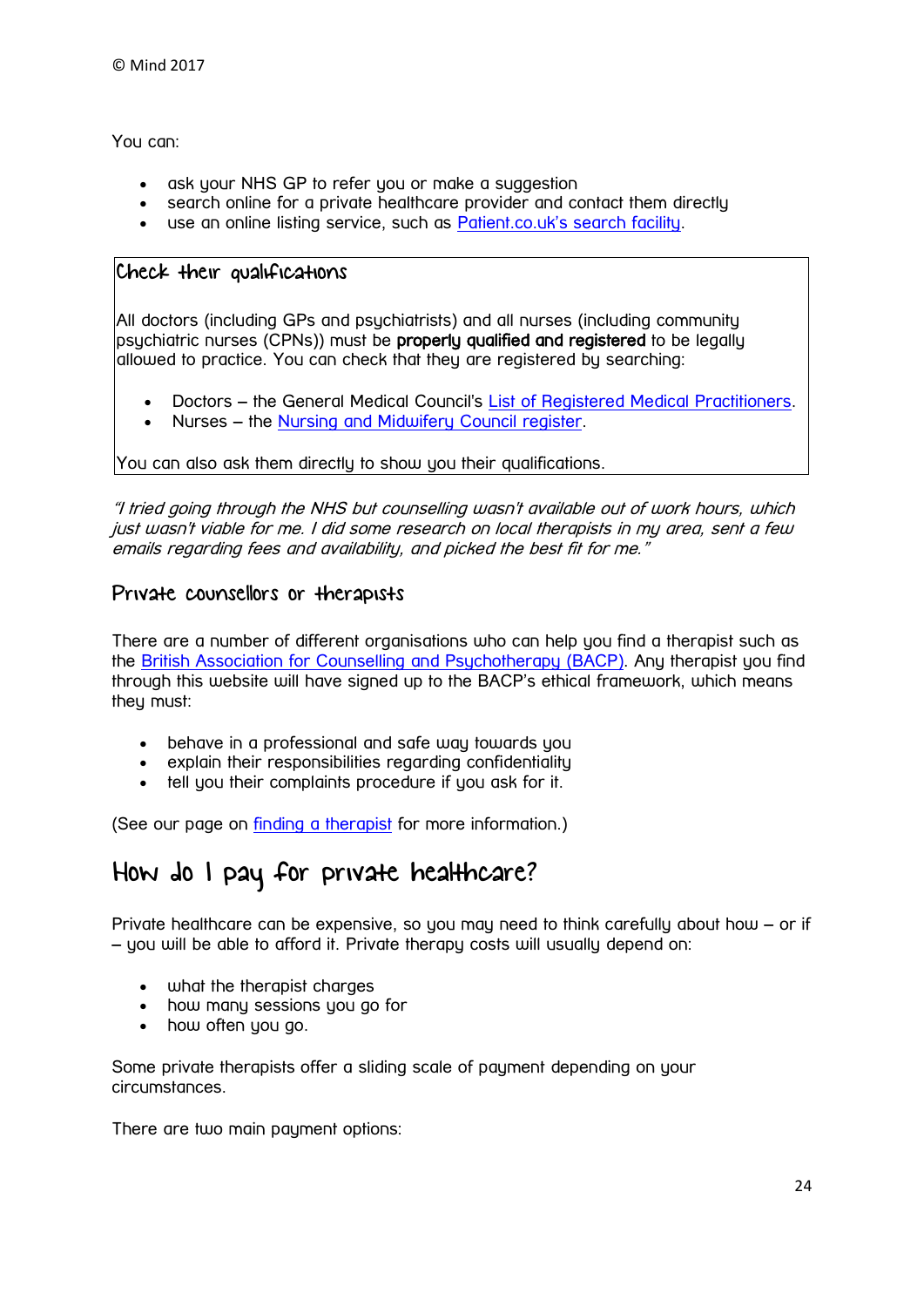- Paying the healthcare provider directly. Your healthcare provider should explain any treatment or appointment costs clearly beforehand. Some providers may have payment plans that allow you to pay in instalments.
- Taking out private healthcare insurance. Insurance can cover part or all of the cost of your treatment, depending on your policy. Not all policies cover psychiatric treatment or pre-existing conditions, so before taking out any policy you should check it carefully and make sure you understand what it covers. (See our pages on [insurance cover and mental health](https://www.mind.org.uk/information-support/guides-to-support-and-services/insurance-cover-and-mental-health/) for more information.)

## <span id="page-24-0"></span>How can I help someone else seek help?

Many people experiencing a mental health problem will speak to friends and family before they speak to a health professional, so the support you offer can be really valuable. This section covers:

- What emotional support can I offer?
- What practical support can I offer?
- What can I do if someone doesn't want mu help?
- What if they believe things that seem very unusual or scary to me?
- What can I do if it's an emergency?
- How can I look after myself?

If you regularly support someone with a mental health problem you might be considered a carer. See our page on [how to cope when supporting someone else](https://www.mind.org.uk/information-support/helping-someone-else/carers-friends-family-coping-support/) for more information.

### What emotional support can I offer?

If someone lets you know that they are experiencing difficult thoughts and feelings, it's common to feel like you don't know what to do or say – but you don't need any special training to show someone you care about them. Often just being there for someone and doing small things can be really valuable. For example:

- Listen. Simply giving someone space to talk, and listening to how they're feeling, can be really helpful in itself. If they're finding it difficult, let them know that you're there when they are ready.
- Offer reassurance. Seeking help can feel lonely, and sometimes scary. You can reassure someone by letting them know that they are not alone, and that you will be there to help.
- Stau calm. Even though it might be upsetting to hear that someone you care about is distressed, try to stay calm. This will help your friend or family member feel calmer too, and show them that they can talk to you openly without upsetting you.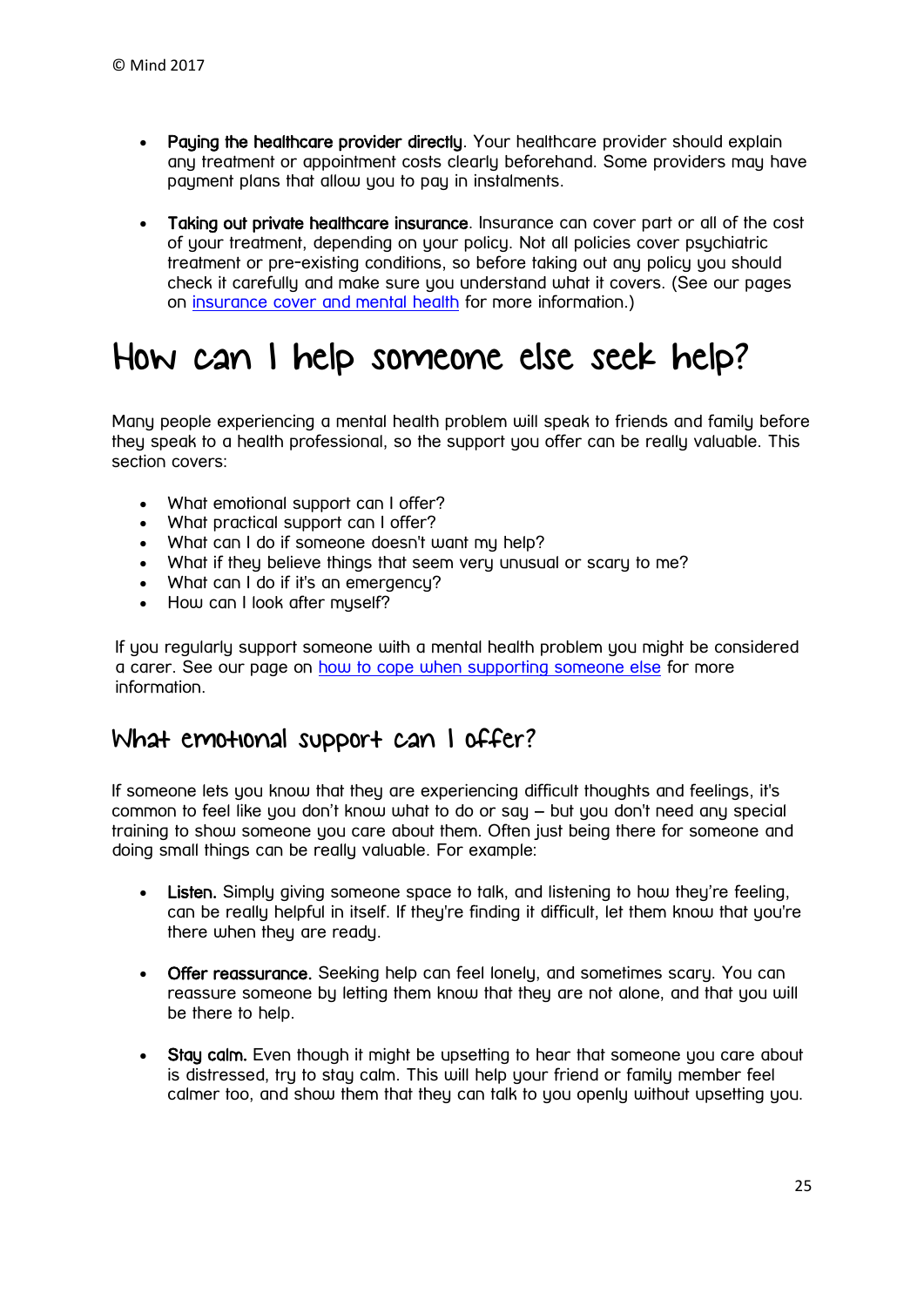- Be patient. You might want to know more details about their thoughts and feelings, or want them to get help immediately. But it's important to let them set the pace for seeking support themselves.
- Try not to make assumptions. Your perspective might be useful to your friend or family member, but try not to assume that you already know what may have caused their feelings, or what will help.
- Keep social contact. Part of the emotional support you offer could be to keep things as normal as possible. This could include involving your friend or family member in social events, or chatting about other parts of your lives.

"I had one friend who helped me by just listening and never judging. Without him my recovery time would have been much longer."

### What practical support can I offer?

There are lots of practical things you can do to support someone who is ready to seek help. For example:

- Look for information that might be helpful. When someone is seeking help they may feel worried about making the right choice, or feel that they have no control over their situation. Our page on [making yourself heard](https://www.mind.org.uk/information-support/guides-to-support-and-services/seeking-help-for-a-mental-health-problem/making-yourself-heard/) will give you some ideas on what research you can do, and ways you can help someone think about what might work for them.
- Help to write down lists of questions that the person you're supporting wants to ask their doctor, or help to put points into an order that makes sense (for example, most important point first).
- Help to organise paperwork, for example making sure that your friend or family member has somewhere safe to keep their notes, prescriptions and records of appointments.
- Go to appointments with them, if they want you to  $-$  even just being there in the waiting room can help someone feel reassured.
- Ask them if there are any specific practical tasks you could help with, and work on those. For example, this could include:
	- o offering them a lift somewhere
	- o arranging childcare for them
	- o taking over a chore or household task.
- Learn more about the problem they experience, to help you think about other ways you could support them. Our website provides lots of information about different [types of mental health problems,](https://www.mind.org.uk/information-support/types-of-mental-health-problems/) including pages on what friends and family can do to help in each case.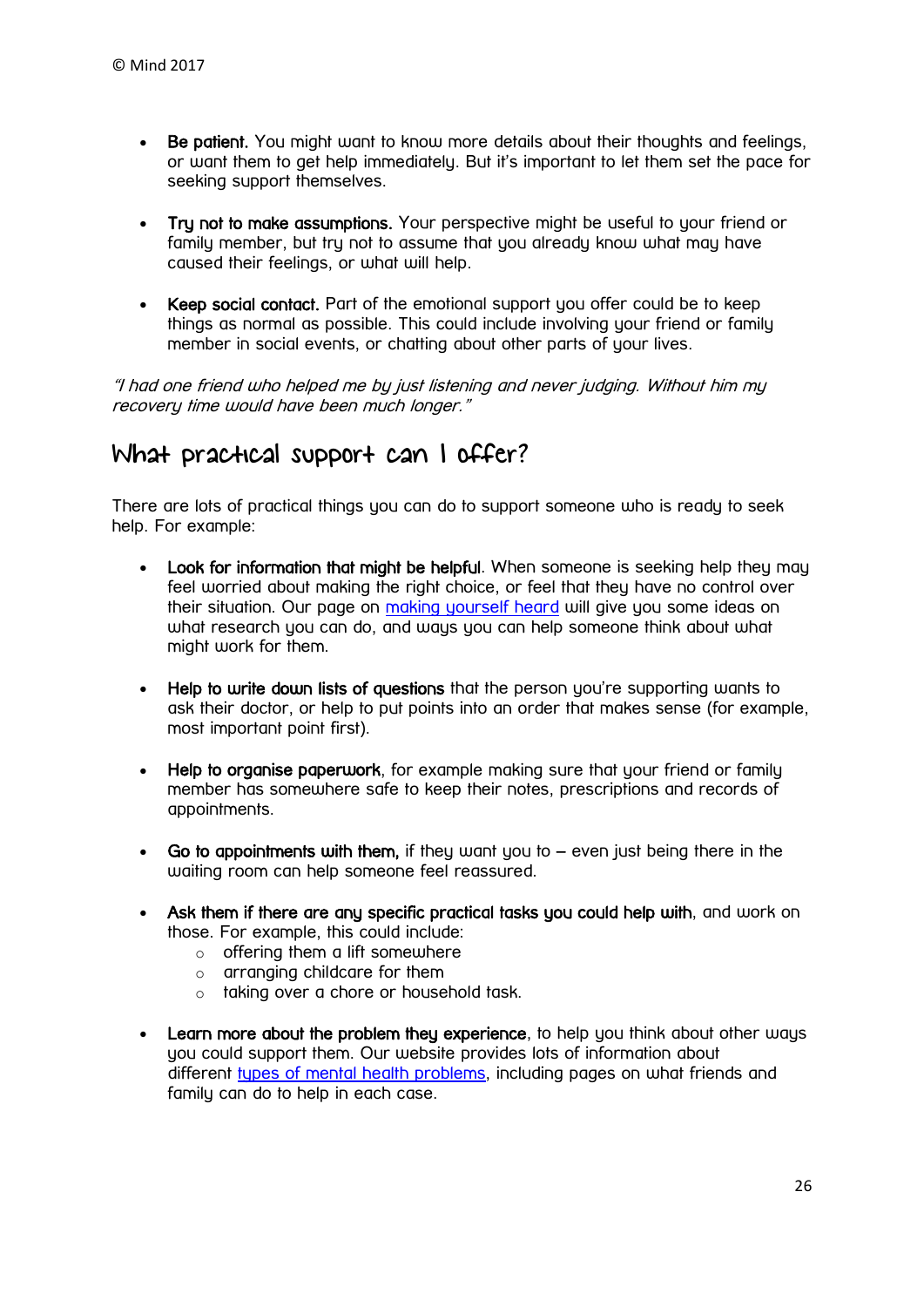## What can I do if someone doesn't want my help?

If you feel that someone you care about is clearly struggling but can't or won't reach out for help, and won't accept any help you offer, it's understandable to feel frustrated, distressed and powerless. But it's important to accept that they are an individual, and that there are always limits to what you can do to support another person.

You can:

- Be patient. You won't always know the full story, and there may be reasons why they are finding it difficult to ask for help.
- Offer **emotional support** and reassurance. Let them know you care about them and you'll be there if they change their mind.
- Inform them how to seek help when they're ready (for example, you could show them our pages on [talking to your GP](https://www.mind.org.uk/information-support/guides-to-support-and-services/seeking-help-for-a-mental-health-problem/talking-to-your-gp/) and [what might happen at the appointment\)](https://www.mind.org.uk/information-support/guides-to-support-and-services/seeking-help-for-a-mental-health-problem/what-might-happen-at-a-gp-appointment/).
- [Look after yourself,](https://www.mind.org.uk/information-support/guides-to-support-and-services/seeking-help-for-a-mental-health-problem/helping-someone-else-seek-help/#yourself) and make sure you don't become unwell yourself.

You can't:

- Force someone to talk to you. It can take time for someone to feel able to talk openly, and putting pressure on them to talk might make them feel less comfortable telling you about their experiences.
- Force someone to get help (if they're over 18, and it's not an [emergency situation\)](https://www.mind.org.uk/information-support/guides-to-support-and-services/seeking-help-for-a-mental-health-problem/helping-someone-else-seek-help/#emergency). As adults, we are all ultimately responsible for making our own decisions. This includes when – or if – we choose to seek help when we feel unwell.
- See a doctor for someone else. A doctor might give you general information about symptoms or diagnoses, but they won't be able to share any specific advice or details about someone else without their agreement.

## What if they believe things that seem very unusual or scary to me?

If someone is experiencing reality in a very different way from people around them, they may not realise or agree that seeking help could be useful for them. They may be experiencing [psychosis,](https://www.mind.org.uk/information-support/types-of-mental-health-problems/psychosis/) [mania,](https://www.mind.org.uk/information-support/types-of-mental-health-problems/hypomania-and-mania/) [hearing voices](https://www.mind.org.uk/information-support/types-of-mental-health-problems/hearing-voices/) or feeling very [paranoid.](https://www.mind.org.uk/information-support/types-of-mental-health-problems/paranoia/) In this case, it can also be helpful to:

- Focus on how their beliefs are making them feel (for example anxious, scared, threatened or confused), as these feelings will be very real.
- Avoid confirming or denuing their beliefs. Instead it can help to say something like "I understand that you see things that way, but it's not like that for me."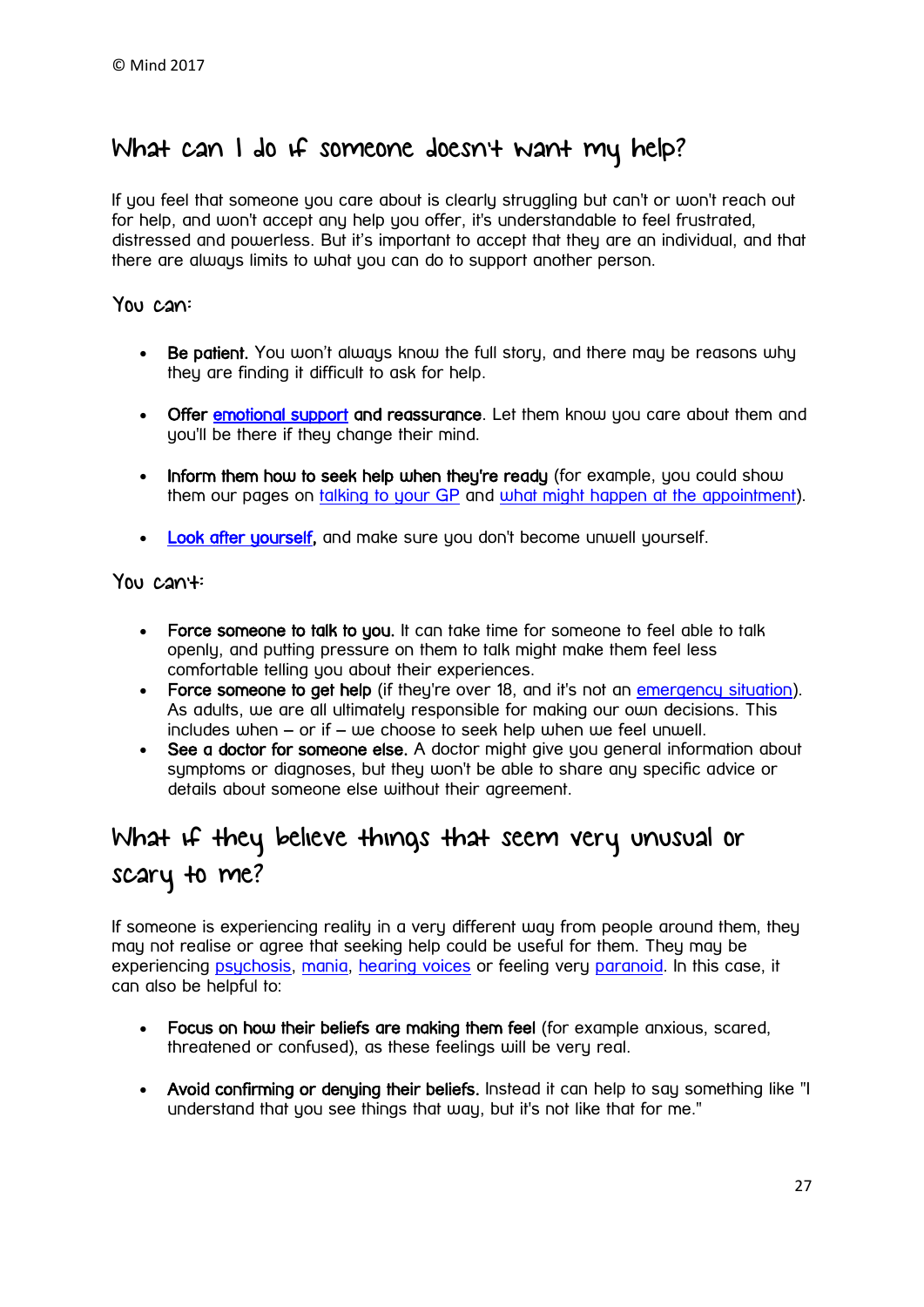There are a lot of misunderstandings about what it means to experience psychosis. Lots of people wrongly think that the word 'psychotic' means 'dangerous'. But it's important to remember that in reality, very few people who experience psychosis ever hurt anyone else. (See our page on [stigma and misconceptions](https://www.mind.org.uk/information-support/types-of-mental-health-problems/mental-health-problems-introduction/stigma-misconceptions/) for more information.)

## What can I do if it's an emergency?

There may be times when your friend or family member needs to seek help more urgently, such as if they:

- have harmed themselves and need medical attention
- are having [suicidal feelings,](https://www.mind.org.uk/information-support/types-of-mental-health-problems/suicidal-feelings/) and feel they may act on them
- are putting themselves or someone else at immediate, serious risk of harm.

In this case:

- If they are not safe by themselves right now  $-$  as long as you feel able to do so, you should stay with them and help them call 999 for an ambulance, or help them get to A&E. They may appreciate it if you can wait with them until they can see a doctor.
- If they can keep themselves safe for a little while  $-$  you can get quick medical advice by calling NHS Direct on 111 (England) or 0845 46 47 (Wales), or you could help them make an [emergency GP appointment](https://www.mind.org.uk/information-support/guides-to-support-and-services/crisis-services/accident-emergency-ae/) to see a doctor soon. You can encourage them to call the Samaritans on 116 123 at any time of night or day to talk to someone, or try other [telephone support services.](https://www.mind.org.uk/information-support/guides-to-support-and-services/crisis-services/helplines-listening-services/) It may also be helpful to remove things that they could use to harm themselves, particularly if they have mentioned specific things they might use. (See our pages on [supporting someone](https://www.mind.org.uk/information-support/helping-someone-else/supporting-someone-who-feels-suicidal/)  [who feels suicidal](https://www.mind.org.uk/information-support/helping-someone-else/supporting-someone-who-feels-suicidal/) for more information.)
- If you feel personally in danger right now, or that others are in immediate danger you can dial 999 and ask for the police to help. You might feel worried about getting someone in trouble, but it's important to put your own safety first.

If you're not in a situation like this right now, but you're worried someone you care about may experience a mental health crisis in the future, it's a good idea to make a crisis plan with them to work out what steps you will take to help them in an emergency. (See our page on [planning for a crisis](https://www.mind.org.uk/information-support/guides-to-support-and-services/seeking-help-for-a-mental-health-problem/helping-someone-else-seek-help/) for more information.)

#### How does someone get sectioned?

In exceptional circumstances it's possible to keep a person in hospital under a section of the [Mental Health Act](https://www.mind.org.uk/information-support/legal-rights/mental-health-act-1983/) (often called being sectioned), and treat them without their agreement. The decision to section someone is very serious, and can only be taken by a team of approved mental health professionals (AMHPs).

If you feel someone is at serious, immediate risk and will not approach anyone for help, you can contact their local social services, who can decide to arrange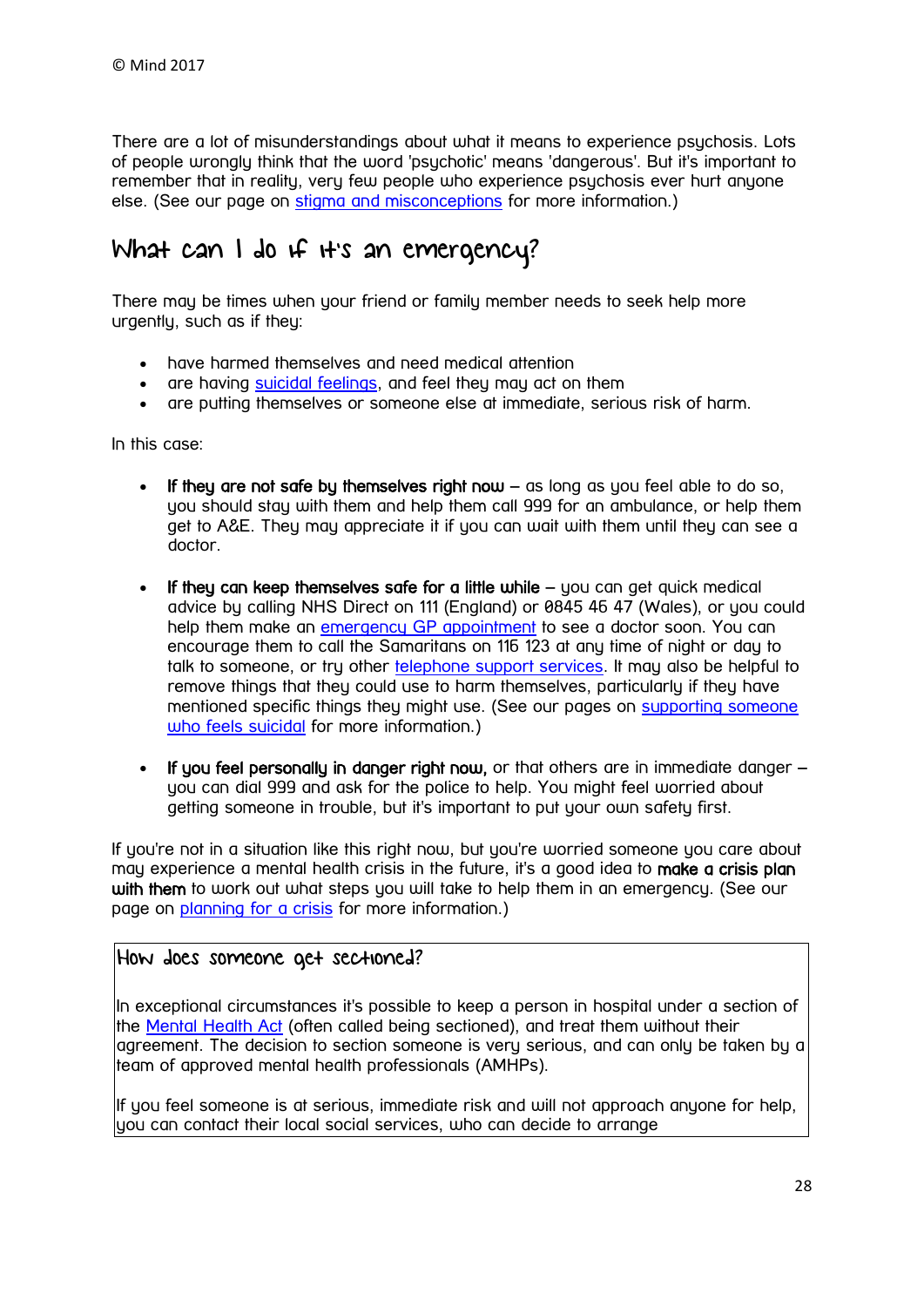an [assessment](https://www.mind.org.uk/information-support/legal-rights/sectioning/being-assessed/) (you can usually find the number for social services on the local council's website).

This is a heavy responsibility, so before taking action it's important that you understand what might happen, and what your loved one's rights are. It might also be a good idea to talk this through with someone you trust.

(See our legal pages on [sectioning](https://www.mind.org.uk/information-support/legal-rights/sectioning/) and [agreeing to treatment](https://www.mind.org.uk/information-support/legal-rights/agreeing-to-treatment/) for more information).

## How can I look after myself?

Supporting someone else can be challenging. Making sure that you look after your own wellbeing can mean that you have the energy, time and distance to help someone else. For example:

- Take a break when you need it. If you're feeling overwhelmed by supporting someone or it's taking up a lot of time or energy, taking some time for yourself can help you feel refreshed.
- Talk to someone you trust about how you're feeling. You may want to be careful about how much information you share about the person you're supporting, but talking about your own feelings to a friend can help you feel supported too.
- Set boundaries and be realistic about what you can do. Your support is really valuable, but it's up to your friend or family member to seek support for themselves. Remember that small, simple things can help, and that just being there for them is probably helping a lot.
- Share your caring role with others, if you can. It's often easier to support someone if you're not doing it alone.

For more ideas about how to keep yourself well, see our pages on [coping when](https://www.mind.org.uk/information-support/helping-someone-else/carers-friends-family-coping-support/)  [supporting someone else,](https://www.mind.org.uk/information-support/helping-someone-else/carers-friends-family-coping-support/) [improving and maintaining your wellbeing,](https://www.mind.org.uk/information-support/tips-for-everyday-living/wellbeing/) and [managing](https://www.mind.org.uk/information-support/types-of-mental-health-problems/stress/)  [stress.](https://www.mind.org.uk/information-support/types-of-mental-health-problems/stress/)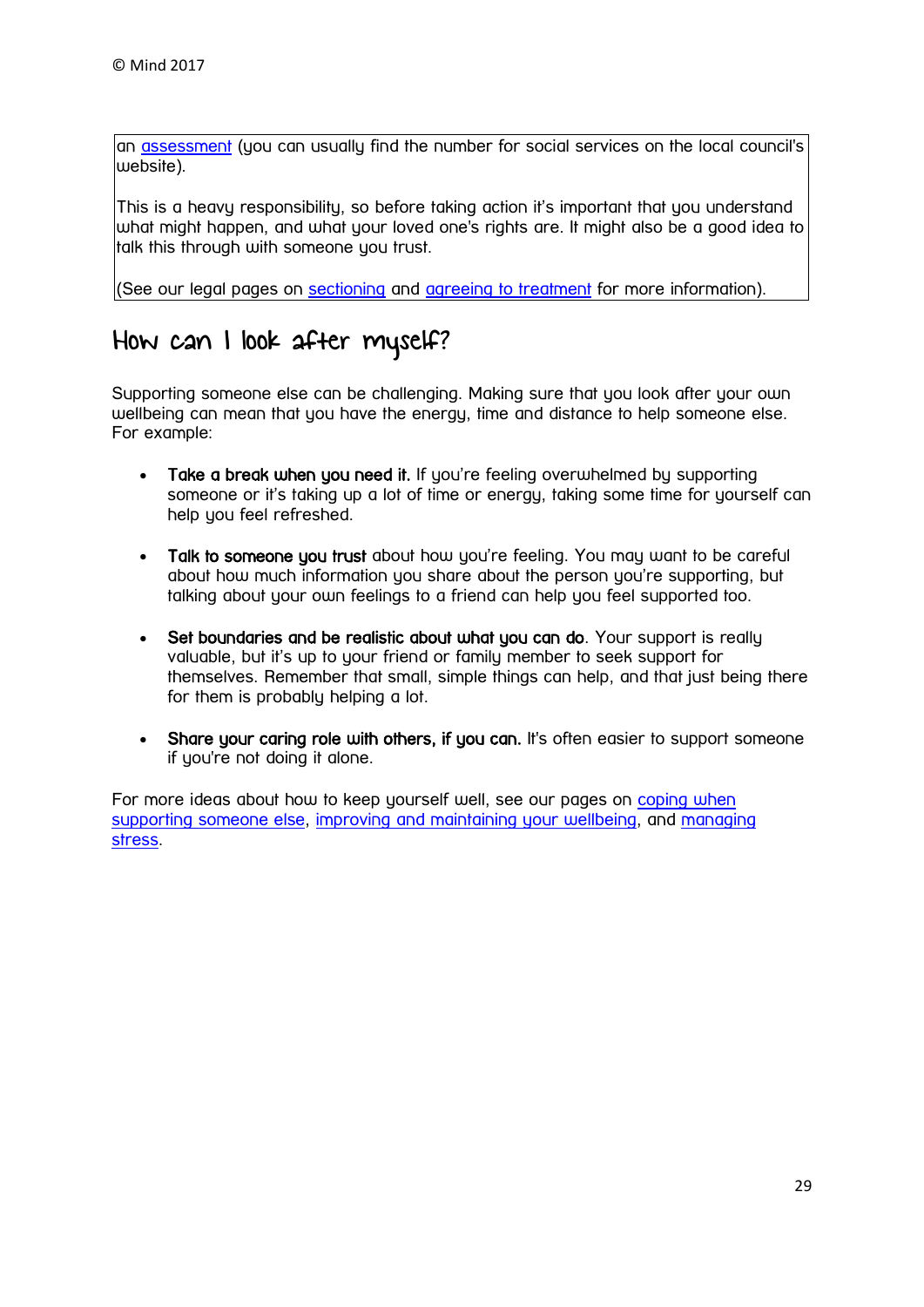## <span id="page-29-0"></span>Useful contacts

## Mind's services

- Helplines all our helplines provide information and support by phone and email. Our Blue Light Infoline is just for emergency service staff, volunteers and their families.
	- $\circ$  Mind's Infoline 0300 123 3393, info@mind
	- $\circ$  Mind's Legal Line 0300 466 6463, legal@mind
	- $\circ$  Blue Light Infoline 0300 303 5999, bluelightinfo@mind
- **Local Minds** there are over 140 local Minds across England and Wales which provide services such as [talking treatments,](https://www.mind.org.uk/information-support/drugs-and-treatments/talking-treatments/) [peer support,](https://www.mind.org.uk/information-support/drugs-and-treatments/peer-support/) and [advocacy.](https://www.mind.org.uk/information-support/guides-to-support-and-services/advocacy/) [Find](https://www.mind.org.uk/information-support/local-minds/)  [your local Mind here,](https://www.mind.org.uk/information-support/local-minds/) and contact them directly to see how they can help.
- Elefriends is a supportive online community for anyone experiencing a mental health problem. See our [Elefriends page](https://www.mind.org.uk/elefriends/) for details.

### Who else could help?

#### British Association for Counselling and Psychotherapy (BACP)

01455 88 33 00 [itsgoodtotalk.org.uk](http://www.itsgoodtotalk.org.uk/)

BACP is the membership body for counsellors and therapists. They provide information on different types of therapy and you can search for a therapist by area.

#### C.A.L.L Mental Health Helpline

[callhelpline.org.uk](http://www.callhelpline.org.uk/Default.asp) 24 hour free helpline: 0800 132 737 Text: 81066 Offers emotional support and mental health information for people living in Wales.

#### CALM (Campaign Against Living Miserably)

0800 58 58 58 (5pm-midnight) [thecalmzone.net](https://www.thecalmzone.net/) Listening services, information and support for men who feel down or are in crisis.

#### **HealthTalkOnline**

[healthtalkonline.org](http://www.healthtalkonline.org/) A place to share experiences and hear from other people facing health problems.

#### Hub of Hope

[hubofhope.co.uk](https://hubofhope.co.uk/)

A searchable online database set up by Chasing the Stigma to help you find grassroots support services near you. You can find out more from [Chasing the Stigma's website.](https://chasingthestigma.co.uk/)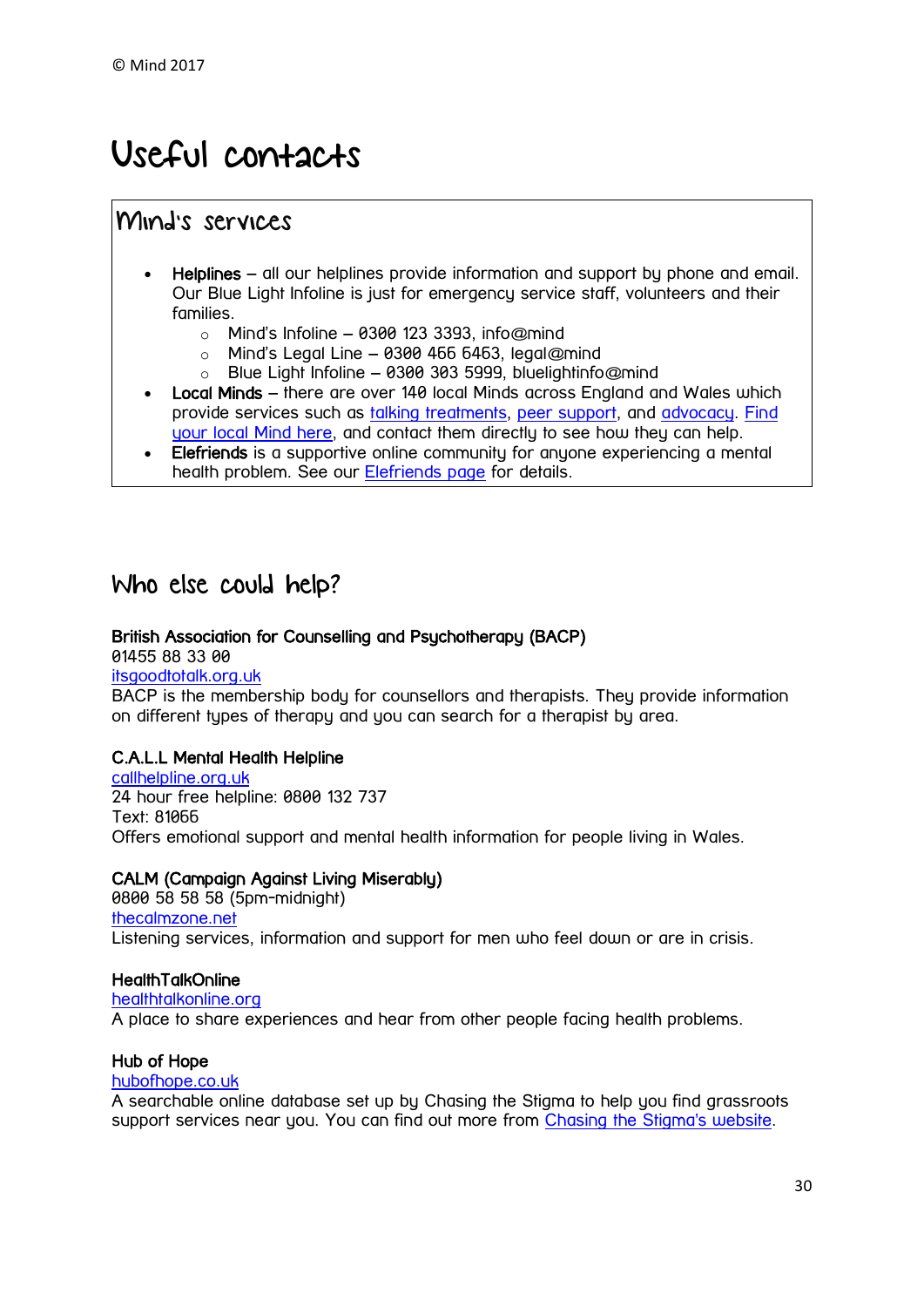#### NHS 111

Call: 111

Advice in England when you need medical help fast but it's not an emergency.

#### NHS Choices service finder

[nhs.uk/service-search](http://www.nhs.uk/service-search) Search facility which allows you to look for a health service, including a GP, in your area.

#### NHS Direct Wales

0845 46 47 [nhsdirect.wales.nhs.uk](http://www.nhsdirect.wales.nhs.uk/) Health advice and information service available 24 hours a day, every day for people living in Wales.

#### Patient.co.uk

#### [patient.co.uk](http://www.patient.co.uk/find_me)

Offers information about healthcare. Has a directory of health professionals, including information about private healthcare and professional qualifications.

#### **Samaritans**

[samaritans.org](http://www.samaritans.org/) 24-hour freephone helpline: 116 123 [jo@samaritans.org](mailto:jo@samaritans.org) Freepost RSRB-KKBY-CYJK PO Box 90 90 Stirling FK8 2S[A](http://www.samaritans.org/) 24-hour emotional support for anyone struggling to cope.

### Professional organisations

#### General Medical Council (GMC)

#### [gmc-uk.org](http://www.gmc-uk.org/)

Provides information about standards for doctors, and runs the UK medical register which doctors must be registered on to practice medicine.

#### Information Standard

#### [england.nhs.uk/tis](http://www.england.nhs.uk/tis)

Certification programme for all organisations who produce healthcare information for the public.

#### National Institute for Health and Care Excellence (NICE)

0845 003 778[0](http://www.nice.org.uk/)

#### [nice.org.uk](http://www.nice.org.uk/)

A clinical standards body which provides evidence-based guidance on conditions and treatments for health care professionals and also for the public.

#### Nursing and Midwifery Council (NMC)

[nmc-uk.org](http://www.nmc-uk.org/)

Professional body which regulates and registers all nurses and midwives.